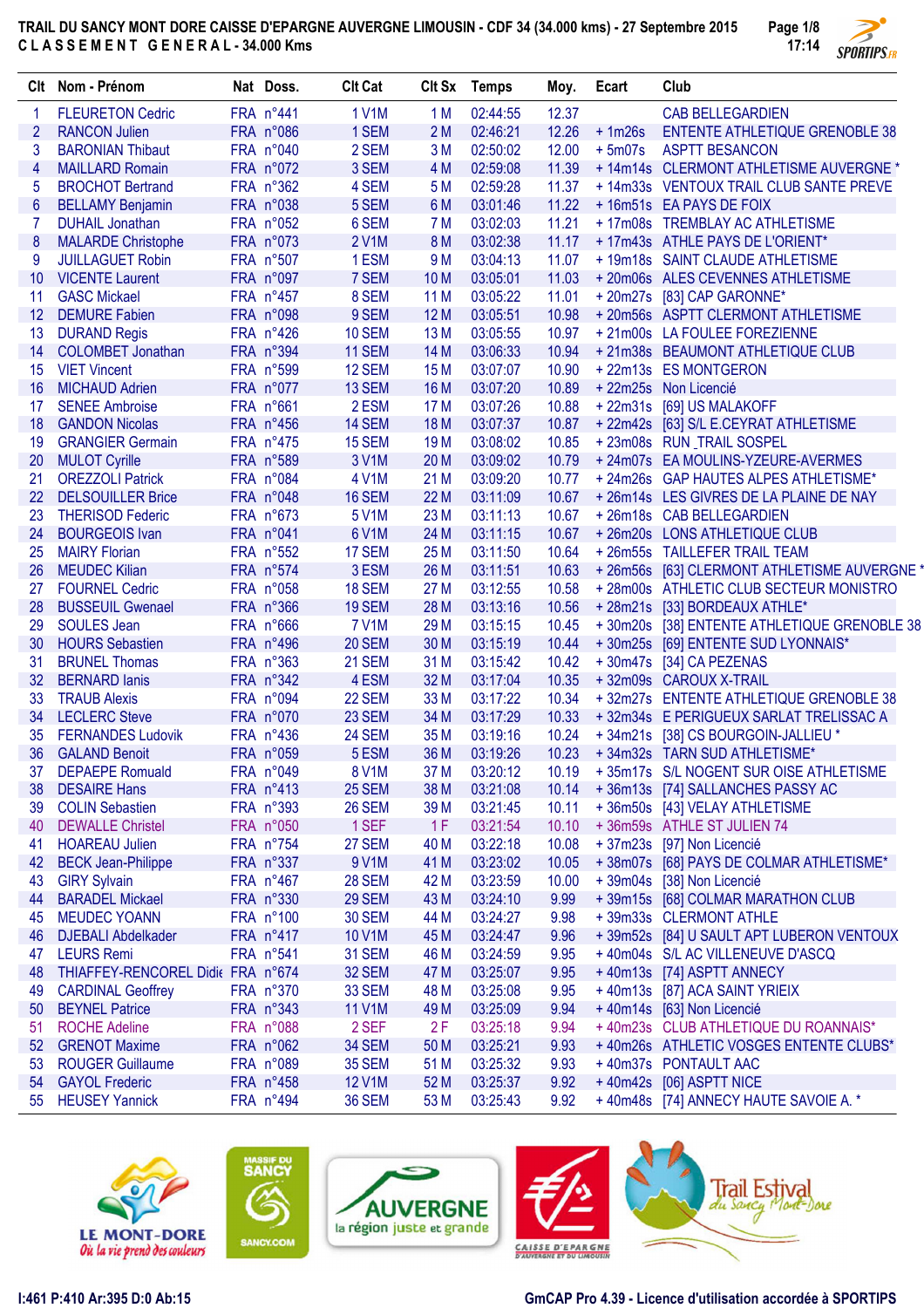

|     | Clt Nom - Prénom           | Nat Doss.              | <b>Clt Cat</b> |      | CIt Sx Temps | Moy. | Ecart | Club                                         |
|-----|----------------------------|------------------------|----------------|------|--------------|------|-------|----------------------------------------------|
| 56  | <b>LAFAYE Celine</b>       | FRA n°068              | 3 SEF          | 3F   | 03:25:56     | 9.91 |       | +41m01s ENTENTE ATHLETIQUE GRENOBLE 38       |
| 57  | <b>TURQUETIT Laurent</b>   | FRA n°683              | <b>13 V1M</b>  | 54 M | 03:27:47     | 9.82 |       | +42m52s [52] ATHLE 52 *                      |
| 58  | <b>MEUNIER Nicolas</b>     | FRA n°575              | 37 SEM         | 55 M | 03:27:51     | 9.81 |       | +42m56s [68] ENTENTE GRAND MULHOUSE ATHLE*   |
| 59  | RAÏSSAC Quentin            | FRA n°631              | 6 ESM          | 56 M | 03:28:00     | 9.81 |       | +43m05s ALES CEVENNES ATHLETISME             |
| 60  | <b>LAVENNE Philippe</b>    | FRA n°522              | 14 V1M         | 57 M | 03:28:36     | 9.78 |       | +43m41s [42] FAC ANDREZIEUX                  |
| 61  | <b>HECQUET Stephane</b>    | FRA n°492              | <b>38 SEM</b>  | 58 M | 03:28:40     | 9.78 |       | +43m45s [63] CENTRE DE PROMOTION DES LOISIR  |
| 62  | <b>BOUTRIA Hocine</b>      | FRA n°042              | <b>39 SEM</b>  | 59 M | 03:29:28     | 9.74 |       | +44m33s COUREURS DU MONDE EN ISERE           |
| 63  | <b>MARTINEZ Juan</b>       | FRA n°076              | <b>15 V1M</b>  | 60 M | 03:30:13     | 9.70 |       | +45m18s S/L NOGENT SUR OISE ATHLETISME       |
| 64  | <b>BENAY Christophe</b>    | FRA n°340              | <b>16 V1M</b>  | 61 M | 03:30:24     | 9.70 |       | +45m29s [39] DOLE AC                         |
| 65  | <b>MAGDA Theo</b>          | FRA n°549              | 7 ESM          | 62 M | 03:30:53     | 9.67 |       | +45m58s [49] ENTENTE ANGEVINE ATHLETISME     |
| 66  | <b>BOLLONJEON Elisa</b>    | FRA n°039              | 4 SEF          | 4F   | 03:31:18     | 9.65 |       | +46m23s TAILLEFER TRAIL TEAM                 |
| 67  | <b>CHOVET Aymeric</b>      | FRA n°391              | <b>17 V1M</b>  | 63 M | 03:31:20     | 9.65 |       | +46m25s [58] AO NIVERNAISE (NEVERS)          |
| 68  | <b>SIAT Julien</b>         | FRA n°662              | 40 SEM         | 64 M | 03:31:24     | 9.65 |       | +46m29s [67] ENTENTE DE HAUTE ALSACE*        |
| 69  | <b>CELLE Stephane</b>      | FRA n°375              | 41 SEM         | 65 M | 03:31:25     | 9.65 |       | +46m30s [42] FAC ANDREZIEUX                  |
| 70  | <b>ENGELDINGER Fabrice</b> | FRA n°429              | <b>18 V1M</b>  | 66 M | 03:31:27     | 9.65 |       | +46m32s [03] OUEST VENDEE ATHLETISME*        |
| 71  | <b>GEHIN Eric</b>          | FRA n°459              | 19 V1M         | 67 M | 03:31:35     | 9.64 |       | +46m40s [68] PAYS DE COLMAR ATHLETISME*      |
| 72  | <b>PASERO Mathieu</b>      | FRA n°605              | 42 SEM         | 68 M | 03:31:35     | 9.64 |       | +46m41s ANNECY HAUTE SAVOIE A. *             |
| 73  | <b>GEOFFRAY Clémentine</b> | FRA n°460              | 1 ESF          | 5F   | 03:32:15     | 9.61 |       | +47m20s [01] AMBERIEU MARATHON               |
| 74  | <b>SOURD Franck</b>        | FRA n°668              | 20 V1M         | 69 M | 03:33:10     | 9.57 |       | +48m15s [51] TEAM GO SPORT CHALONS           |
| 75  | <b>JEANNIER Celine</b>     | FRA n°067              | 5 SEF          | 6F   | 03:33:13     | 9.57 |       | +48m19s UNION OLYMPIQUE ALBERTVILLE TA       |
| 76  | <b>DONISCHAL Brice</b>     | FRA n°051              | 43 SEM         | 70 M | 03:34:34     | 9.51 |       | +49m39s COLMAR MARATHON CLUB                 |
| 77  | <b>NAEL Thibaut</b>        | FRA n°081              | 44 SEM         | 71 M | 03:34:36     | 9.51 |       | +49m41s FAC ANDREZIEUX                       |
| 78  | <b>GIGON Aymeric</b>       | FRA n°464              | 45 SEM         | 72 M | 03:34:45     | 9.50 |       | +49m50s [49] ENTENTE ANGEVINE ATHLETISME     |
| 79. | <b>BOVERO</b> Severine     | FRA n°043              | 6 SEF          | 7 F  | 03:34:56     | 9.49 |       | +50m02s ATHLE ST JULIEN 74                   |
| 80  | <b>COUTANT Malika</b>      | FRA n°047              | 1 V1F          | 8F   | 03:35:05     | 9.48 |       | +50m10s ENDURANCE 72                         |
| 81  | <b>VITTOZ Yannick</b>      | FRA n°692              | 46 SEM         | 73 M | 03:35:23     | 9.47 |       | + 50m28s [38] Non Licencié                   |
| 82  | <b>PLANAZ Julien</b>       | FRA n°619              | 47 SEM         | 74 M | 03:35:36     | 9.46 |       | +50m41s [66] TO BE SPORT                     |
| 83  | <b>CHIRON Celia</b>        | FRA n°046              | 7 SEF          | 9F   | 03:35:51     | 9.45 |       | + 50m56s Non Licencié                        |
| 84  | <b>CHAPEAU David</b>       | FRA n°378              | 48 SEM         | 75 M | 03:36:39     | 9.42 |       | +51m44s [34] ALES CEVENNES ATHLETISME        |
| 85  | <b>FERRATO Amandine</b>    | FRA n°057              | 8 SEF          | 10F  | 03:36:54     | 9.41 |       | +51m59s CAP GARONNE*                         |
| 86  | <b>AUVRAY Romain</b>       | FRA n°325              | 21 V1M         | 76 M | 03:38:04     | 9.36 |       | + 53m09s [26] Non Licencié                   |
| 87  | <b>DENIS Julien</b>        | FRA n <sup>°</sup> 411 | 49 SEM         | 77 M | 03:38:08     | 9.35 |       | +53m13s [74] ANNECY HAUTE SAVOIE A. *        |
| 88  | <b>HOAREAU Nicolas</b>     | FRA n°753              | <b>50 SEM</b>  | 78 M | 03:38:11     | 9.35 |       | + 53m16s [97] Non Licencié                   |
| 89  | <b>VIDAL Fabien</b>        | FRA n°687              | <b>51 SEM</b>  | 79 M | 03:38:27     | 9.34 |       | +53m32s [12] STADE RODEZ ATHLETISME*         |
| 90  | <b>BALAHACHI Ahamadi</b>   | FRA n°328              | <b>52 SEM</b>  | 80 M | 03:38:31     | 9.34 |       | +53m36s [33] UA COTEAUX DE GARONNE*          |
| 91  | <b>BRUYAS Maxence</b>      | FRA n°364              | 8 ESM          | 81 M | 03:39:26     | 9.30 |       | +54m31s [69] ATHLE CALADE VAL DE SAONE *     |
|     | 92 GIRAUD François         | FRA n°466              | <b>22 V1M</b>  | 82 M | 03:39:39     | 9.29 |       | +54m44s [74] TAILLEFER TRAIL TEAM            |
| 93  | <b>DELPY Fabien</b>        | FRA n°746              | <b>53 SEM</b>  | 83 M | 03:40:06     | 9.27 |       | + 55m11s [46] TEAM 12                        |
| 94  | <b>MENGES Antoine</b>      | FRA n°566              | <b>54 SEM</b>  | 84 M | 03:40:31     | 9.25 |       | +55m36s [68] COLMAR MARATHON CLUB            |
| 95  | <b>ROBERT Nicolas</b>      | FRA n°642              | 23 V1M         | 85 M | 03:40:39     | 9.25 |       | +55m44s [03] EA MOULINS-YZEURE-AVERMES       |
| 96  | <b>BEAUVAIS Julien</b>     | FRA n°037              | <b>55 SEM</b>  | 86 M | 03:40:48     | 9.24 |       | +55m53s ENTENTE SAMBRE AVESNOIS 59*          |
| 97  | <b>LEGAT Eric</b>          | FRA n°535              | 24 V1M         | 87 M | 03:40:55     | 9.23 |       | +56m00s FAC ANDREZIEUX                       |
| 98  | <b>VACHER Christelle</b>   | FRA n°095              | 9 SEF          | 11F  | 03:41:06     | 9.23 |       | +56m11s TAILLEFER TRAIL TEAM                 |
| 99. | <b>LEBRAY David</b>        | FRA n°531              | 25 V1M         | 88 M | 03:41:08     | 9.23 |       | +56m13s [28] RAMBOUILLET SPORTS              |
|     | 100 FATA Jordan            | $FRA n^0432$           | <b>56 SEM</b>  | 89 M | 03:41:26     | 9.21 |       | + 56m31s [74] ANNECY HAUTE SAVOIE A. *       |
|     | 101 SOULIER Laurent        | FRA n°667              | 26 V1M         | 90 M | 03:43:04     | 9.15 |       | +58m10s [11] ATHLE 11*                       |
|     | 102 ETIENNE Sandrine       | FRA n°056              | <b>10 SEF</b>  | 12F  | 03:43:17     | 9.14 |       | +58m22s ENTENTE OUEST LYONNAIS               |
|     | 103 POURRAT David          | FRA n°626              | 27 V1M         | 91 M | 03:44:04     | 9.11 |       | +59m09s [34] BESSAN SPORT NATURE             |
|     | 104 ROBERT David           | FRA n°643              | <b>57 SEM</b>  | 92 M | 03:44:53     | 9.07 |       | +59m58s [34] ALES CEVENNES ATHLETISME        |
|     | 105 FORTIN Julien          | $FRA n^442$            | <b>58 SEM</b>  | 93 M | 03:48:10     | 8.94 |       | + 63m15s [49] ENTENTE ANGEVINE ATHLETISME    |
|     | 106 FOUQUEREAU Matthieu    | $FRA n^0443$           | <b>59 SEM</b>  | 94 M | 03:48:27     | 8.93 |       | + 63m32s [38] ENTENTE ATHLETIQUE GRENOBLE 38 |
|     | 107 BUGNARD Corail         | FRA n°045              | <b>11 SEF</b>  | 13 F | 03:48:40     | 8.92 |       | + 63m45s CAB BELLEGARDIEN                    |
|     | 108 DEMARET Jonathan       | FRA n°418              | 60 SEM         | 95 M | 03:48:42     | 8.92 |       | + 63m47s [19] CORREZE ATHLE*                 |
|     | 109 BELKHIER Nadir         | FRA n°338              | 61 SEM         | 96 M | 03:48:51     | 8.91 |       | + 63m56s [38] Non Licencié                   |
|     | 110 MANN Jeremy            | FRA n°558              | 62 SEM         | 97 M | 03:50:16     | 8.86 |       | + 65m21s [68] COLMAR MARATHON CLUB           |
|     |                            |                        |                |      |              |      |       |                                              |









Н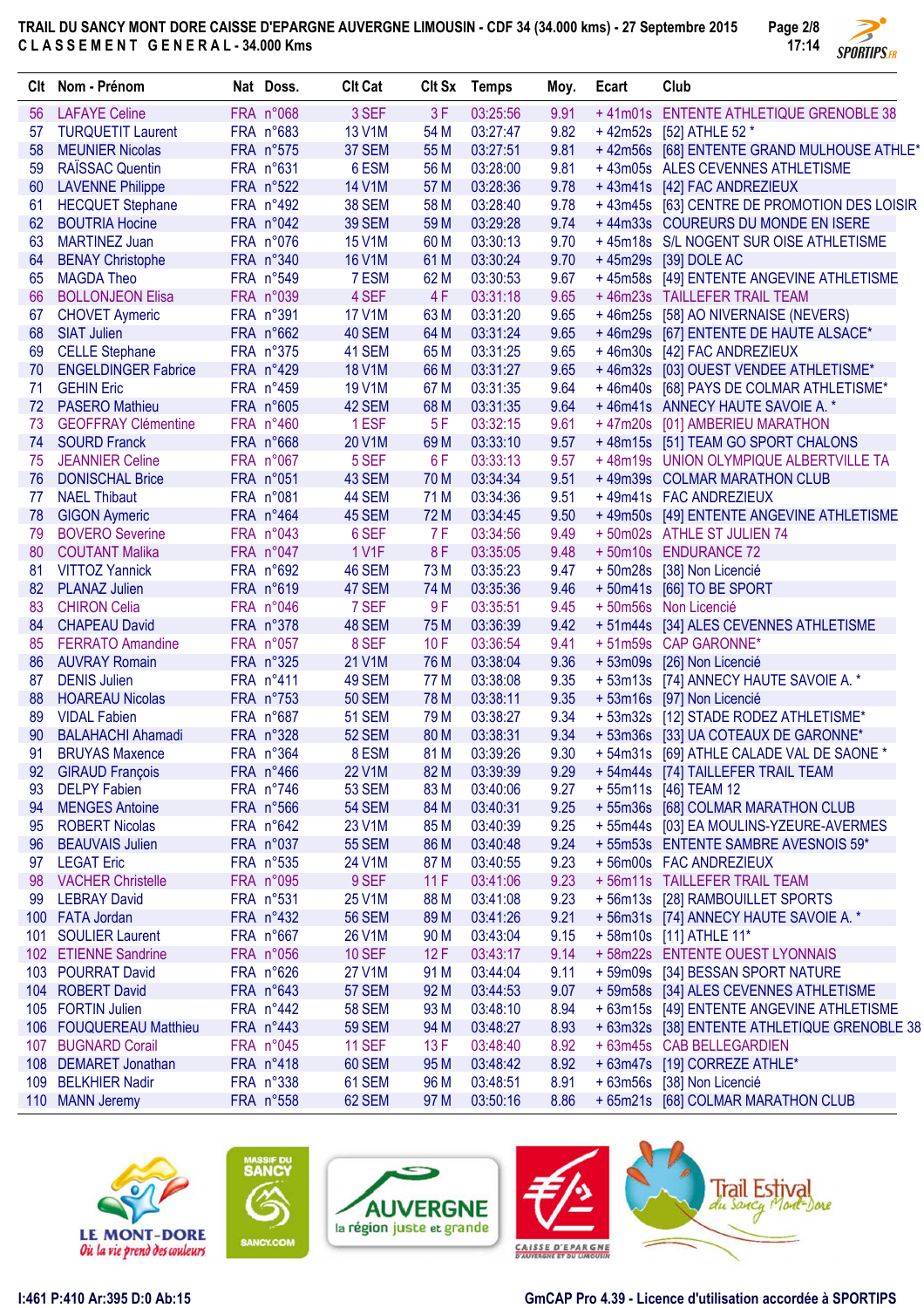

|     | Clt Nom - Prénom          | Nat Doss.          | <b>Clt Cat</b> |       | Clt Sx Temps | Moy. | Ecart | Club                                         |
|-----|---------------------------|--------------------|----------------|-------|--------------|------|-------|----------------------------------------------|
|     | 111 LIGIER Benoit         | FRA n°543          | 63 SEM         | 98 M  | 03:50:18     | 8.86 |       | + 65m23s [69] ATHLE CALADE VAL DE SAONE *    |
|     | 112 NOIROT Tanguy         | FRA n°595          | 28 V1M         | 99 M  | 03:50:32     | 8.85 |       | + 65m37s [54] ATHLETIC VOSGES ENTENTE CLUBS* |
|     | 113 MALDONADO Guillaume   | FRA n°556          | 64 SEM         | 100 M | 03:50:52     | 8.84 |       | + 65m57s ALES CEVENNES ATHLETISME            |
|     | 114 LAFEUILLE Julien      | FRA n°512          | <b>65 SEM</b>  | 101 M | 03:51:04     | 8.83 |       | + 66m09s [18] US BERRY ATHLETISME            |
|     | 115 SELMOUNI Ali          | FRA n°280          | <b>66 SEM</b>  | 102 M | 03:51:21     | 8.82 |       | + 66m26s [68] ENTENTE GRAND MULHOUSE ATHLE*  |
| 116 | <b>CHATAIGNER Richard</b> | FRA n°384          | 67 SEM         | 103 M | 03:51:25     | 8.82 |       | + 66m30s [49] ENTENTE ANGEVINE ATHLETISME    |
|     | 117 VAXELAIRE Philippe    | FRA n°686          | 1 V2M          | 104 M | 03:52:03     | 8.79 |       | + 67m09s [88] CO HAUTE MOSELOTTE*            |
|     | 118 BLANC Florence        | FRA n°346          | 2 V1F          | 14F   | 03:52:21     | 8.78 |       | + 67m26s [84] ALES CEVENNES ATHLETISME       |
|     | 119 DORE Cedric           | FRA n°419          | <b>68 SEM</b>  | 105 M | 03:52:29     | 8.77 |       | + 67m34s [45] EC ORLEANS CERCLE JULES FERRY* |
|     | 120 GOISNARD Denis        | FRA n°469          | 2 V2M          | 106 M | 03:52:33     | 8.77 |       | + 67m38s [77] ATHLE SUD 77*                  |
|     | 121 CROMBEZ David         | FRA n°404          | 69 SEM         | 107 M | 03:52:40     | 8.77 |       | + 67m45s [76] STADE SOTTEVILLAIS 76*         |
|     | 122 PAROLI Florent        | FRA n°603          | <b>70 SEM</b>  | 108 M | 03:52:50     | 8.76 |       | + 67m55s [51] JC EPERNAY CHAMPAGNE           |
|     | 123 PARROT Pascal         | FRA n°604          | 3 V2M          | 109 M | 03:53:01     | 8.76 |       | + 68m06s [63] CLERMONT ATHLETISME AUVERGNE * |
|     | 124 CHENAILLER Eric       | FRA n°387          | 4 V2M          | 110 M | 03:53:25     | 8.74 |       | + 68m30s [78] FOULEES DE ST GERMAIN EN LAYE  |
|     | 125 DIEUMEGARD Robin      | FRA n°745          | <b>71 SEM</b>  | 111 M | 03:53:32     | 8.74 |       | +68m37s [75] JA MONTROUGE                    |
|     | 126 BRECHET Guy           | FRA n°360          | 5 V2M          | 112M  | 03:54:44     | 8.69 |       | +69m49s [46] FIGEAC AC                       |
|     | 127 RIBOULET Cedric       | FRA n°637          | 72 SEM         | 113 M | 03:54:47     | 8.69 |       | + 69m52s [34] MONTPELLIER AGGLO ATHLETIC MED |
|     | 128 BRESSOT PERRIN Claire | FRA n°044          | <b>12 SEF</b>  | 15F   | 03:54:50     | 8.69 |       | + 69m55s SALLANCHES PASSY AC                 |
|     | 129 MARTIN David          | FRA n°559          | 29 V1M         | 114 M | 03:54:51     | 8.69 |       | + 69m57s [74] SALLANCHES PASSY AC            |
|     | 130 LECOEUR Yann          | FRA n°534          | <b>73 SEM</b>  | 115 M | 03:54:54     | 8.69 |       | + 69m59s [88] ATHLETIC VOSGES ENTENTE CLUBS* |
|     | 131 SIZUN Martin          | FRA n°663          | 9 ESM          | 116 M | 03:55:46     | 8.65 |       | +70m51s [49] MONTPELLIER AGGLO ATHLETIC MED  |
|     | 132 COURONNEL Jerome      | FRA n°402          | 30 V1M         | 117 M | 03:55:47     | 8.65 |       | +70m52s [62] TOUQUET AC                      |
|     | 133 MEZIERE XAVIER        | FRA n°757          | <b>74 SEM</b>  | 118 M | 03:55:55     | 8.65 |       | +71m00s PALE EN COURANT                      |
|     | 134 CAILLEAU Mickael      | FRA n°368          | 31 V1M         | 119 M | 03:56:12     | 8.64 |       | +71m17s [88] CO HAUTE MOSELOTTE*             |
|     | 135 MILEO Sophie          | FRA n°078          | <b>13 SEF</b>  | 16F   | 03:56:30     | 8.63 |       | +71m35s ESM GONFREVILLE L'ORCHER             |
|     | 136 MOTTO-ROS Sandrine    | FRA n°585          | 3 V1F          | 17F   | 03:57:18     | 8.60 |       | + 72m23s ANNECY HAUTE SAVOIE A. *            |
|     | 137 NUNEZ David           | FRA n°596          | 32 V1M         | 120 M | 03:58:15     | 8.56 |       | +73m20s [11] ATHLE 11*                       |
|     | 138 FERREIRA Filipe       | FRA n°439          | 33 V1M         | 121 M | 03:58:26     | 8.56 |       | +73m31s [68] PAYS DE COLMAR ATHLETISME*      |
|     | 139 FRANCOIS Florent      | FRA $n^{\circ}446$ | <b>75 SEM</b>  | 122 M | 03:58:31     | 8.55 |       | +73m36s [62] ARTOIS ATHLETISME*              |
| 140 | <b>BERGE Peio</b>         | FRA n°341          | <b>76 SEM</b>  | 123 M | 03:59:56     | 8.50 |       | +75m01s [24] PERIGUEUX RUNNING               |
|     | 141 CAVAGNA Nadege        | FRA n°099          | 4 V1F          | 18F   | 03:59:57     | 8.50 |       | +75m02s EA CHAMBERY                          |
|     | 142 GUILLON Frank         | FRA n°484          | 34 V1M         | 124 M | 04:00:21     | 8.49 |       | +75m27s [45] EC ORLEANS CERCLE JULES FERRY*  |
|     | 143 LEGIER Patrick        | FRA n°537          | 6 V2M          | 125 M | 04:00:22     | 8.49 |       | +75m28s [45] GIEN ATHLE MARATHON             |
|     | 144 RAYNARD Serge         | FRA n°634          | <b>7 V2M</b>   | 126 M | 04:01:00     | 8.46 |       | +76m06s [69] LA FOULEE FOREZIENNE            |
|     | 145 MERLIN Nicolas        | FRA n°570          | 35 V1M         | 127 M | 04:01:01     | 8.46 |       | +76m06s [62] TOUQUET AC                      |
|     | 146 BARBANCHON Christophe | FRA n°331          | 36 V1M         | 128 M | 04:01:02     | 8.46 |       | +76m07s [19] KM 19 BRANCEILLES               |
|     | 147 DEPLANCHE Laura       | FRA n°412          | 2 ESF          | 19F   | 04:01:14     | 8.46 |       | +76m19s ALES CEVENNES ATHLETISME             |
|     | 148 SAURAT Yves           | FRA n°656          | 1 V3M          | 129 M | 04:01:27     | 8.45 |       | +76m32s [09] ATHLE 11*                       |
|     | 149 GAMARD Jean Jacques   | FRA n°455          | 37 V1M         | 130 M | 04:01:38     | 8.44 |       | +76m43s [18] US BERRY ATHLETISME             |
|     | 150 DREVON Maïlys         | FRA n°421          | <b>14 SEF</b>  | 20 F  | 04:02:03     | 8.43 |       | + 77m08s ANNECY HAUTE SAVOIE A. *            |
|     | 151 LAHEURTE Denis        | FRA n°514          | 2 V3M          | 131 M | 04:02:20     | 8.42 |       | +77m25s [88] ATHLETIC VOSGES ENTENTE CLUBS*  |
|     | 152 HAUD Thierry          | FRA n°489          | 38 V1M         | 132 M | 04:02:34     | 8.41 |       | +77m39s [77] S/L ASUL BRON                   |
|     | 153 AMIEL Pascal          | FRA n°318          | 39 V1M         | 133 M | 04:02:45     | 8.40 |       | +77m50s [07] AC BOURG-ST-ANDEOL PIERRELATTE  |
|     | 154 ALBERT Julien         | FRA n°315          | 77 SEM         | 134 M | 04:03:28     | 8.38 |       | +78m33s [31] BLAGNAC SC                      |
|     | 155 RIGAUDIERE Vincent    | FRA n°638          | 40 V1M         | 135 M | 04:03:52     | 8.37 |       | +78m57s [38] S/L AL ECHIROLLES               |
|     | 156 DUPONT-ROC Thierry    | FRA $n^{\circ}425$ | 41 V1M         | 136 M | 04:03:59     | 8.36 |       | +79m04s [74] LES TRAILERS DES ARAVIS         |
|     | 157 JAN Samuel            | FRA n°501          | <b>78 SEM</b>  | 137 M | 04:04:15     | 8.35 |       | +79m20s [37] REVEIL SPORTIF DE ST CYR/LOIRE  |
|     | 158 GIGON Magali          | FRA n°465          | 5 V1F          | 21F   | 04:04:50     | 8.33 |       | +79m56s [49] ENTENTE ANGEVINE ATHLETISME     |
|     | 159 NOGUE Laurence        | FRA n°083          | <b>15 SEF</b>  | 22F   | 04:05:29     | 8.31 |       | +80m34s BOULIAC SPORTS PLAISIRS              |
|     | 160 PARAYRE Sebastien     | FRA n°600          | <b>79 SEM</b>  | 138 M | 04:05:29     | 8.31 |       | +80m34s [23] SAM GUERET                      |
| 161 | <b>SOURIAU Annabelle</b>  | FRA n°093          | 6 V1F          | 23 F  | 04:05:30     | 8.31 |       | +80m35s ASPTT PERIGUEUX                      |
|     | 162 GERMA Bruno           | FRA n°461          | 42 V1M         | 139 M | 04:05:37     | 8.31 |       | +80m42s [07] A SUD ARDECHE DROME*            |
|     | 163 DUBES Claire          | $FRA n^422$        | <b>16 SEF</b>  | 24 F  | 04:06:29     | 8.28 |       | + 81m34s [64] PAYS BASQUE ATHLETISME*        |
|     | 164 CORDELLIER Mickael    | FRA n°395          | <b>80 SEM</b>  | 140 M | 04:06:31     | 8.28 |       | +81m36s [30] CLUB SPORTIF AVIGNON MONTFAVET  |
|     | 165 BOISSINOT Francois    | FRA n°352          | <b>81 SEM</b>  | 141 M | 04:06:52     | 8.26 |       | + 81m57s [49] ENTENTE ANGEVINE ATHLETISME    |
|     |                           |                    |                |       |              |      |       |                                              |











**I:461 P:410 Ar:395 D:0 Ab:15 GmCAP Pro 4.39 - Licence d'utilisation accordée à SPORTIPS**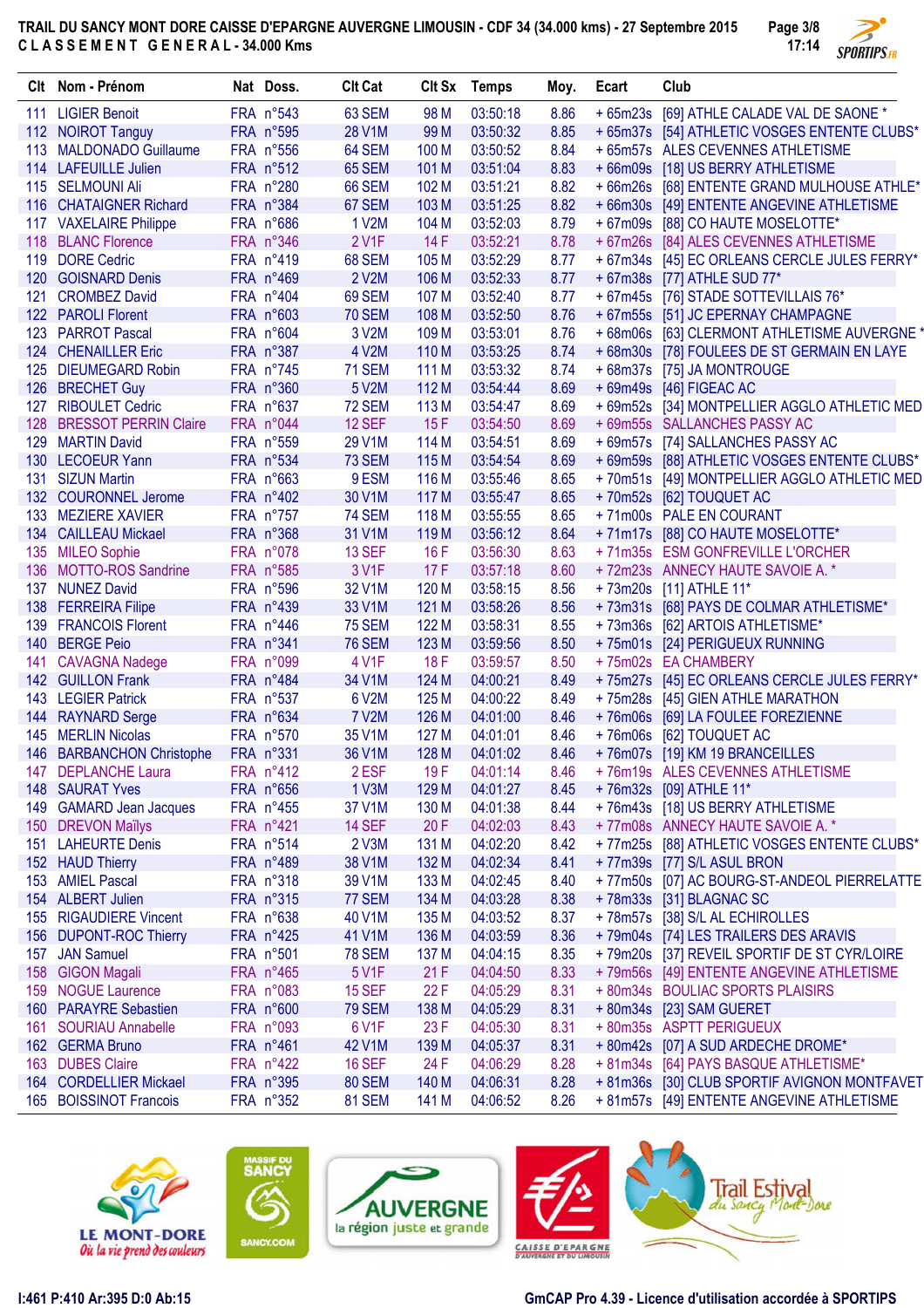

| 166 TINAT Eric<br>FRA n°677<br>8 V2M<br>142 M<br>04:07:00<br>8.26<br>+ 82m05s [18] US BERRY<br>167 SARDAIN Jerome<br>FRA n°655<br><b>82 SEM</b><br>143 M<br>04:07:15<br>8.25<br>+82m20s [16] CA PLASSAC<br>144 M<br>8.25<br>168 FRANCINEAU Nicolas<br>FRA n°445<br>43 V1M<br>04:07:15<br>+ 82m20s [69] SAONE MONT D'OR NATURE<br>8.25<br>169 COURAGEUX Pascal<br>FRA n°400<br>44 V1M<br>145 M<br>04:07:18<br>+82m23s [58] AO NIVERNAISE (NEVERS)<br>146 M<br>8.25<br>170 NOGUES Romain<br>FRA n°594<br><b>83 SEM</b><br>04:07:22<br>+ 82m27s [74] ASPTT ANNECY<br>147 M<br>8.24<br>+82m46s [75] CS TERNES PARIS OUEST<br>171 ABADIE Bastien<br>FRA n°308<br><b>84 SEM</b><br>04:07:41<br>25F<br>8.22<br>172 VALERO Anne<br>FRA n°096<br><b>17 SEF</b><br>04:08:17<br>+ 83m22s CAP GARONNE*<br><b>85 SEM</b><br>148 M<br>04:08:28<br>8.21<br>173 GAILLARD Karl<br>FRA n°451<br>+83m33s [03] EA MOULINS-YZEURE-AVERMES<br>149 M<br>174 PIOUD Cedric<br>FRA n°617<br><b>86 SEM</b><br>04:08:59<br>8.19<br>+84m04s [69] DECINES MEYZIEU ATHLETISME<br>45 V1M<br>150 M<br>8.19<br>+ 84m13s [30] ASSP VERGEZE<br>175 DUTHOO Lionel<br>$FRA n^427$<br>04:09:08<br>151 M<br>8.19<br>176 BLOT Kevin<br>FRA n°349<br>87 SEM<br>04:09:09<br>+84m14s [34] MONTPELLIER AGGLO ATHLETIC MED<br>152 M<br>8.15<br>177 ZAGHET Thierry<br>FRA n°697<br>9 V2M<br>04:10:14<br>+85m19s [58] EA MOULINS-YZEURE-AVERMES<br>26 F<br><b>18 SEF</b><br>8.15<br>178 POUDEROUX Cecile<br>FRA n°625<br>04:10:17<br>+85m22s [15] RUNNING CLUB ARPAJON<br>FRA n°506<br>153 M<br>8.11<br>179 JORISSEN Abel<br><b>10 ESM</b><br>04:11:33<br>+ 86m38s [34] BEZIERS CHEMINOTS ATHLETISME M<br>46 V1M<br>154 M<br>8.11<br>180 SOUVRAS Vincent<br>FRA n°669<br>04:11:34<br>+86m40s [26] CLUB 26 ALLAN<br><b>10 V2M</b><br>155 M<br>8.11<br>181 LAGARDE Bruno<br>FRA n°513<br>04:11:35<br>+86m41s [06] ASPTT NICE<br>182 PREVOT Regis<br>FRA n°628<br>156 M<br>8.09<br><b>88 SEM</b><br>04:12:12<br>+87m17s [17] ATHLETISME OLYMPIC PONTOIS<br>157 M<br>8.08<br>183 VAUTIER Stephane<br>FRA n°685<br>47 V1M<br>04:12:26<br>+ 87m31s [28] S/L LUCE MAINVILLIERS PTT ATHL<br>FRA n°336<br>158 M<br>8.06<br>184 BAYON Pascal<br>48 V1M<br>04:13:07<br>+88m13s [03] EA MOULINS-YZEURE-AVERMES<br>185 FREYS Olivier<br>8.05<br>FRA n°448<br>49 V1M<br>159 M<br>04:13:25<br>+88m30s [88] ATHLETIC VOSGES ENTENTE CLUBS*<br><b>19 SEF</b><br>27F<br>8.04<br>186<br><b>SAGNIER Mathilde</b><br>FRA n°090<br>04:13:48<br>+ 88m53s PONTAULT AAC<br><b>89 SEM</b><br>187 LE LUYER Sebastien<br>FRA n°528<br>160 M<br>04:13:49<br>8.04<br>+ 88m54s [41] GENERATION TRAIL BLOIS<br><b>90 SEM</b><br>161 M<br>188 BOUILLON Jean-Baptiste<br>FRA n°356<br>04:14:09<br>8.03<br>+ 89m14s [63] Non Licencié<br><b>11 ESM</b><br>162 M<br>189 VAUDELIN Alexis<br>FRA n°684<br>8.00<br>+ 90m08s [71] DIJON UC*<br>04:15:03<br>190 DELORE Alexandre<br>50 V1M<br>163 M<br>+ 90m40s [69] ENTENTE SUD LYONNAIS*<br>FRA n°415<br>7.98<br>04:15:35<br>7.98<br>191 LECLERE Freddy<br>FRA n°533<br><b>91 SEM</b><br>164 M<br>+ 90m45s [38] TAILLEFER TRAIL TEAM<br>04:15:40<br>192 BLANCHE Yoann<br>FRA n°347<br><b>92 SEM</b><br>165 M<br>7.98<br>+90m51s [77] PONTAULT AAC<br>04:15:46<br>193 CHARBONNEAU Franck<br>FRA n°379<br>51 V1M<br>166 M<br>7.97<br>+91m05s [91] LISSES AC<br>04:16:00<br>194 VIEL Romain<br>FRA n°688<br><b>93 SEM</b><br>167 M<br>7.96<br>+91m13s [37] REVEIL SPORTIF DE ST CYR/LOIRE<br>04:16:08<br>28 F<br>+91m16s [42] FAC ANDREZIEUX<br><b>SOUCHON Carole</b><br>FRA n°664<br>7 V1F<br>7.96<br>195<br>04:16:11<br>168 M<br>7.93<br>196 NIVON Frederic<br>FRA n°592<br>52 V1M<br>04:17:22<br>+ 92m27s [26] CS BOURGOIN-JALLIEU *<br>29 F<br>197<br><b>GRENOT Paola</b><br>FRA n°061<br>1 V <sub>2</sub> F<br>04:17:55<br>7.91<br>+ 93m00s ATHLETIC VOSGES ENTENTE CLUBS*<br>169 M<br>198<br><b>GHEZA Jerome</b><br>FRA n°462<br><b>94 SEM</b><br>04:18:11<br>7.90<br>+93m16s [77] ASA MAISONS-ALFORT<br>199 ARCELLI Romain<br>FRA n°319<br><b>95 SEM</b><br>170 M<br>7.89<br>04:18:35<br>+ 93m40s [69] SAONE MONT D'OR NATURE<br>200 MEREL Christian<br>FRA n°569<br>53 V1M<br>171 M<br>7.89<br>+ 93m41s [35] EA PAYS DE BROCELIANDE<br>04:18:36<br>FRA n°389<br>54 V1M<br>172 M<br>7.88<br>+ 93m57s [06] AC CANNES*<br>201<br><b>CHEVALIER Laurent</b><br>04:18:52<br>3 ESF<br>202 LATGER Julie<br>FRA n°069<br>30 F<br>04:18:57<br>7.88<br>+94m03s TARN SUD ATHLETISME*<br>203 ROUX Francois<br>FRA n°651<br><b>11 V2M</b><br>173 M<br>04:19:15<br>+94m20s [45] AS FLEURY LES AUBRAIS SARAN AT<br>7.87<br>55 V1M<br><b>LOISEAU Jean-Michel</b><br>FRA n°544<br>174 M<br>04:19:52<br>7.85<br>+ 94m57s [18] CA FOECY*<br><b>204</b><br>205 LUTTON Herve<br>FRA n°547<br>56 V1M<br>175 M<br>7.79<br>+ 96m56s [45] CSM SULLYLOIS<br>04:21:51<br>206 GORIN Yann<br>FRA n°470<br>57 V1M<br>176 M<br>04:22:46<br>7.76<br>+ 97m51s [45] EC ORLEANS CERCLE JULES FERRY*<br>207 GINOUVES-GUERDOUX Am FRA n°063<br><b>20 SEF</b><br>31F<br>04:22:46<br>7.76<br>+ 97m51s ASPTT NICE<br>208 MILLET Eric<br>FRA n°579<br><b>12 V2M</b><br>177 M<br>04:22:56<br>7.76<br>+ 98m01s [68] PAYS DE COLMAR ATHLETISME*<br><b>21 SEF</b><br>32 F<br>209 LAMBIN Constance<br>FRA n°517<br>04:23:25<br>7.74<br>+ 98m30s [02] S/L CRAC SOISSONS<br><b>96 SEM</b><br>210 HACAN Antonin<br>FRA n°486<br>178 M<br>04:23:56<br>7.73<br>+99m01s [18] US BERRY ATHLETISME<br>211 GEORSE JEAN<br>13 V2M<br>179 M<br>7.72<br>+ 99m16s Non Licencié<br>FRA n°756<br>04:24:11<br><b>97 SEM</b><br>212 ROMANN Herve<br>FRA n°648<br>180 M<br>04:26:09<br>7.66<br>+ 101m14s [68] PAYS DE COLMAR ATHLETISME*<br>213 VINCENT Nicolas<br>FRA n°691<br><b>98 SEM</b><br>181 M<br>7.66<br>04:26:23<br>+ 101m28s [62] ARTOIS ATHLETISME*<br>182 M<br>7.65<br>214 FROMANTIN Thibaut<br>FRA n°449<br><b>99 SEM</b><br>04:26:43<br>+ 101m48s [92] TO BE SPORT<br>215 POIRIER Lionel<br>FRA n°620<br>14 V2M<br>183 M<br>7.65<br>+ 101m50s [68] COLMAR MARATHON CLUB<br>04:26:45<br>216 BOITEAU Christophe<br>FRA n°353<br>58 V1M<br>184 M<br>7.65<br>+101m52s [17] BOULIAC SPORTS PLAISIRS<br>04:26:46<br><b>ERNOULT Stephane</b><br>FRA n°430<br>59 V1M<br>185 M<br>04:27:11<br>7.64<br>+ 102m16s [63] RUNNING CLUB DE CLERMONT FERRA<br>217<br>218 KIRSTETTER Emmanuel<br>FRA n°510<br><b>100 SEM</b><br>186 M<br>04:27:11<br>7.64<br>+ 102m16s [67] COLMAR MARATHON CLUB<br>219 LEGEAY Quentin<br><b>12 ESM</b><br>187 M<br>7.63<br>FRA n°536<br>04:27:14<br>+ 102m19s [24] S/L ELAN SPORTIF DE TRELISSAC | Clt Nom - Prénom | Nat Doss. | <b>Clt Cat</b> | Clt Sx Temps | Moy. | Ecart | Club |
|------------------------------------------------------------------------------------------------------------------------------------------------------------------------------------------------------------------------------------------------------------------------------------------------------------------------------------------------------------------------------------------------------------------------------------------------------------------------------------------------------------------------------------------------------------------------------------------------------------------------------------------------------------------------------------------------------------------------------------------------------------------------------------------------------------------------------------------------------------------------------------------------------------------------------------------------------------------------------------------------------------------------------------------------------------------------------------------------------------------------------------------------------------------------------------------------------------------------------------------------------------------------------------------------------------------------------------------------------------------------------------------------------------------------------------------------------------------------------------------------------------------------------------------------------------------------------------------------------------------------------------------------------------------------------------------------------------------------------------------------------------------------------------------------------------------------------------------------------------------------------------------------------------------------------------------------------------------------------------------------------------------------------------------------------------------------------------------------------------------------------------------------------------------------------------------------------------------------------------------------------------------------------------------------------------------------------------------------------------------------------------------------------------------------------------------------------------------------------------------------------------------------------------------------------------------------------------------------------------------------------------------------------------------------------------------------------------------------------------------------------------------------------------------------------------------------------------------------------------------------------------------------------------------------------------------------------------------------------------------------------------------------------------------------------------------------------------------------------------------------------------------------------------------------------------------------------------------------------------------------------------------------------------------------------------------------------------------------------------------------------------------------------------------------------------------------------------------------------------------------------------------------------------------------------------------------------------------------------------------------------------------------------------------------------------------------------------------------------------------------------------------------------------------------------------------------------------------------------------------------------------------------------------------------------------------------------------------------------------------------------------------------------------------------------------------------------------------------------------------------------------------------------------------------------------------------------------------------------------------------------------------------------------------------------------------------------------------------------------------------------------------------------------------------------------------------------------------------------------------------------------------------------------------------------------------------------------------------------------------------------------------------------------------------------------------------------------------------------------------------------------------------------------------------------------------------------------------------------------------------------------------------------------------------------------------------------------------------------------------------------------------------------------------------------------------------------------------------------------------------------------------------------------------------------------------------------------------------------------------------------------------------------------------------------------------------------------------------------------------------------------------------------------------------------------------------------------------------------------------------------------------------------------------------------------------------------------------------------------------------------------------------------------------------------------------------------------------------------------------------------------------------------------------------------------------------------------------------------------------------------------------------------------------------------------------------------------------------------------------------------------------------------------------------------------------------------------------------------------------------------------------------------------------------------------------------------------------------------------------------------------------------------------------------------------------------------------------------------------------------------------------------------------------------------------------------------------------------------------------------------------------------------|------------------|-----------|----------------|--------------|------|-------|------|
|                                                                                                                                                                                                                                                                                                                                                                                                                                                                                                                                                                                                                                                                                                                                                                                                                                                                                                                                                                                                                                                                                                                                                                                                                                                                                                                                                                                                                                                                                                                                                                                                                                                                                                                                                                                                                                                                                                                                                                                                                                                                                                                                                                                                                                                                                                                                                                                                                                                                                                                                                                                                                                                                                                                                                                                                                                                                                                                                                                                                                                                                                                                                                                                                                                                                                                                                                                                                                                                                                                                                                                                                                                                                                                                                                                                                                                                                                                                                                                                                                                                                                                                                                                                                                                                                                                                                                                                                                                                                                                                                                                                                                                                                                                                                                                                                                                                                                                                                                                                                                                                                                                                                                                                                                                                                                                                                                                                                                                                                                                                                                                                                                                                                                                                                                                                                                                                                                                                                                                                                                                                                                                                                                                                                                                                                                                                                                                                                                                                                                                                              |                  |           |                |              |      |       |      |
|                                                                                                                                                                                                                                                                                                                                                                                                                                                                                                                                                                                                                                                                                                                                                                                                                                                                                                                                                                                                                                                                                                                                                                                                                                                                                                                                                                                                                                                                                                                                                                                                                                                                                                                                                                                                                                                                                                                                                                                                                                                                                                                                                                                                                                                                                                                                                                                                                                                                                                                                                                                                                                                                                                                                                                                                                                                                                                                                                                                                                                                                                                                                                                                                                                                                                                                                                                                                                                                                                                                                                                                                                                                                                                                                                                                                                                                                                                                                                                                                                                                                                                                                                                                                                                                                                                                                                                                                                                                                                                                                                                                                                                                                                                                                                                                                                                                                                                                                                                                                                                                                                                                                                                                                                                                                                                                                                                                                                                                                                                                                                                                                                                                                                                                                                                                                                                                                                                                                                                                                                                                                                                                                                                                                                                                                                                                                                                                                                                                                                                                              |                  |           |                |              |      |       |      |
|                                                                                                                                                                                                                                                                                                                                                                                                                                                                                                                                                                                                                                                                                                                                                                                                                                                                                                                                                                                                                                                                                                                                                                                                                                                                                                                                                                                                                                                                                                                                                                                                                                                                                                                                                                                                                                                                                                                                                                                                                                                                                                                                                                                                                                                                                                                                                                                                                                                                                                                                                                                                                                                                                                                                                                                                                                                                                                                                                                                                                                                                                                                                                                                                                                                                                                                                                                                                                                                                                                                                                                                                                                                                                                                                                                                                                                                                                                                                                                                                                                                                                                                                                                                                                                                                                                                                                                                                                                                                                                                                                                                                                                                                                                                                                                                                                                                                                                                                                                                                                                                                                                                                                                                                                                                                                                                                                                                                                                                                                                                                                                                                                                                                                                                                                                                                                                                                                                                                                                                                                                                                                                                                                                                                                                                                                                                                                                                                                                                                                                                              |                  |           |                |              |      |       |      |
|                                                                                                                                                                                                                                                                                                                                                                                                                                                                                                                                                                                                                                                                                                                                                                                                                                                                                                                                                                                                                                                                                                                                                                                                                                                                                                                                                                                                                                                                                                                                                                                                                                                                                                                                                                                                                                                                                                                                                                                                                                                                                                                                                                                                                                                                                                                                                                                                                                                                                                                                                                                                                                                                                                                                                                                                                                                                                                                                                                                                                                                                                                                                                                                                                                                                                                                                                                                                                                                                                                                                                                                                                                                                                                                                                                                                                                                                                                                                                                                                                                                                                                                                                                                                                                                                                                                                                                                                                                                                                                                                                                                                                                                                                                                                                                                                                                                                                                                                                                                                                                                                                                                                                                                                                                                                                                                                                                                                                                                                                                                                                                                                                                                                                                                                                                                                                                                                                                                                                                                                                                                                                                                                                                                                                                                                                                                                                                                                                                                                                                                              |                  |           |                |              |      |       |      |
|                                                                                                                                                                                                                                                                                                                                                                                                                                                                                                                                                                                                                                                                                                                                                                                                                                                                                                                                                                                                                                                                                                                                                                                                                                                                                                                                                                                                                                                                                                                                                                                                                                                                                                                                                                                                                                                                                                                                                                                                                                                                                                                                                                                                                                                                                                                                                                                                                                                                                                                                                                                                                                                                                                                                                                                                                                                                                                                                                                                                                                                                                                                                                                                                                                                                                                                                                                                                                                                                                                                                                                                                                                                                                                                                                                                                                                                                                                                                                                                                                                                                                                                                                                                                                                                                                                                                                                                                                                                                                                                                                                                                                                                                                                                                                                                                                                                                                                                                                                                                                                                                                                                                                                                                                                                                                                                                                                                                                                                                                                                                                                                                                                                                                                                                                                                                                                                                                                                                                                                                                                                                                                                                                                                                                                                                                                                                                                                                                                                                                                                              |                  |           |                |              |      |       |      |
|                                                                                                                                                                                                                                                                                                                                                                                                                                                                                                                                                                                                                                                                                                                                                                                                                                                                                                                                                                                                                                                                                                                                                                                                                                                                                                                                                                                                                                                                                                                                                                                                                                                                                                                                                                                                                                                                                                                                                                                                                                                                                                                                                                                                                                                                                                                                                                                                                                                                                                                                                                                                                                                                                                                                                                                                                                                                                                                                                                                                                                                                                                                                                                                                                                                                                                                                                                                                                                                                                                                                                                                                                                                                                                                                                                                                                                                                                                                                                                                                                                                                                                                                                                                                                                                                                                                                                                                                                                                                                                                                                                                                                                                                                                                                                                                                                                                                                                                                                                                                                                                                                                                                                                                                                                                                                                                                                                                                                                                                                                                                                                                                                                                                                                                                                                                                                                                                                                                                                                                                                                                                                                                                                                                                                                                                                                                                                                                                                                                                                                                              |                  |           |                |              |      |       |      |
|                                                                                                                                                                                                                                                                                                                                                                                                                                                                                                                                                                                                                                                                                                                                                                                                                                                                                                                                                                                                                                                                                                                                                                                                                                                                                                                                                                                                                                                                                                                                                                                                                                                                                                                                                                                                                                                                                                                                                                                                                                                                                                                                                                                                                                                                                                                                                                                                                                                                                                                                                                                                                                                                                                                                                                                                                                                                                                                                                                                                                                                                                                                                                                                                                                                                                                                                                                                                                                                                                                                                                                                                                                                                                                                                                                                                                                                                                                                                                                                                                                                                                                                                                                                                                                                                                                                                                                                                                                                                                                                                                                                                                                                                                                                                                                                                                                                                                                                                                                                                                                                                                                                                                                                                                                                                                                                                                                                                                                                                                                                                                                                                                                                                                                                                                                                                                                                                                                                                                                                                                                                                                                                                                                                                                                                                                                                                                                                                                                                                                                                              |                  |           |                |              |      |       |      |
|                                                                                                                                                                                                                                                                                                                                                                                                                                                                                                                                                                                                                                                                                                                                                                                                                                                                                                                                                                                                                                                                                                                                                                                                                                                                                                                                                                                                                                                                                                                                                                                                                                                                                                                                                                                                                                                                                                                                                                                                                                                                                                                                                                                                                                                                                                                                                                                                                                                                                                                                                                                                                                                                                                                                                                                                                                                                                                                                                                                                                                                                                                                                                                                                                                                                                                                                                                                                                                                                                                                                                                                                                                                                                                                                                                                                                                                                                                                                                                                                                                                                                                                                                                                                                                                                                                                                                                                                                                                                                                                                                                                                                                                                                                                                                                                                                                                                                                                                                                                                                                                                                                                                                                                                                                                                                                                                                                                                                                                                                                                                                                                                                                                                                                                                                                                                                                                                                                                                                                                                                                                                                                                                                                                                                                                                                                                                                                                                                                                                                                                              |                  |           |                |              |      |       |      |
|                                                                                                                                                                                                                                                                                                                                                                                                                                                                                                                                                                                                                                                                                                                                                                                                                                                                                                                                                                                                                                                                                                                                                                                                                                                                                                                                                                                                                                                                                                                                                                                                                                                                                                                                                                                                                                                                                                                                                                                                                                                                                                                                                                                                                                                                                                                                                                                                                                                                                                                                                                                                                                                                                                                                                                                                                                                                                                                                                                                                                                                                                                                                                                                                                                                                                                                                                                                                                                                                                                                                                                                                                                                                                                                                                                                                                                                                                                                                                                                                                                                                                                                                                                                                                                                                                                                                                                                                                                                                                                                                                                                                                                                                                                                                                                                                                                                                                                                                                                                                                                                                                                                                                                                                                                                                                                                                                                                                                                                                                                                                                                                                                                                                                                                                                                                                                                                                                                                                                                                                                                                                                                                                                                                                                                                                                                                                                                                                                                                                                                                              |                  |           |                |              |      |       |      |
|                                                                                                                                                                                                                                                                                                                                                                                                                                                                                                                                                                                                                                                                                                                                                                                                                                                                                                                                                                                                                                                                                                                                                                                                                                                                                                                                                                                                                                                                                                                                                                                                                                                                                                                                                                                                                                                                                                                                                                                                                                                                                                                                                                                                                                                                                                                                                                                                                                                                                                                                                                                                                                                                                                                                                                                                                                                                                                                                                                                                                                                                                                                                                                                                                                                                                                                                                                                                                                                                                                                                                                                                                                                                                                                                                                                                                                                                                                                                                                                                                                                                                                                                                                                                                                                                                                                                                                                                                                                                                                                                                                                                                                                                                                                                                                                                                                                                                                                                                                                                                                                                                                                                                                                                                                                                                                                                                                                                                                                                                                                                                                                                                                                                                                                                                                                                                                                                                                                                                                                                                                                                                                                                                                                                                                                                                                                                                                                                                                                                                                                              |                  |           |                |              |      |       |      |
|                                                                                                                                                                                                                                                                                                                                                                                                                                                                                                                                                                                                                                                                                                                                                                                                                                                                                                                                                                                                                                                                                                                                                                                                                                                                                                                                                                                                                                                                                                                                                                                                                                                                                                                                                                                                                                                                                                                                                                                                                                                                                                                                                                                                                                                                                                                                                                                                                                                                                                                                                                                                                                                                                                                                                                                                                                                                                                                                                                                                                                                                                                                                                                                                                                                                                                                                                                                                                                                                                                                                                                                                                                                                                                                                                                                                                                                                                                                                                                                                                                                                                                                                                                                                                                                                                                                                                                                                                                                                                                                                                                                                                                                                                                                                                                                                                                                                                                                                                                                                                                                                                                                                                                                                                                                                                                                                                                                                                                                                                                                                                                                                                                                                                                                                                                                                                                                                                                                                                                                                                                                                                                                                                                                                                                                                                                                                                                                                                                                                                                                              |                  |           |                |              |      |       |      |
|                                                                                                                                                                                                                                                                                                                                                                                                                                                                                                                                                                                                                                                                                                                                                                                                                                                                                                                                                                                                                                                                                                                                                                                                                                                                                                                                                                                                                                                                                                                                                                                                                                                                                                                                                                                                                                                                                                                                                                                                                                                                                                                                                                                                                                                                                                                                                                                                                                                                                                                                                                                                                                                                                                                                                                                                                                                                                                                                                                                                                                                                                                                                                                                                                                                                                                                                                                                                                                                                                                                                                                                                                                                                                                                                                                                                                                                                                                                                                                                                                                                                                                                                                                                                                                                                                                                                                                                                                                                                                                                                                                                                                                                                                                                                                                                                                                                                                                                                                                                                                                                                                                                                                                                                                                                                                                                                                                                                                                                                                                                                                                                                                                                                                                                                                                                                                                                                                                                                                                                                                                                                                                                                                                                                                                                                                                                                                                                                                                                                                                                              |                  |           |                |              |      |       |      |
|                                                                                                                                                                                                                                                                                                                                                                                                                                                                                                                                                                                                                                                                                                                                                                                                                                                                                                                                                                                                                                                                                                                                                                                                                                                                                                                                                                                                                                                                                                                                                                                                                                                                                                                                                                                                                                                                                                                                                                                                                                                                                                                                                                                                                                                                                                                                                                                                                                                                                                                                                                                                                                                                                                                                                                                                                                                                                                                                                                                                                                                                                                                                                                                                                                                                                                                                                                                                                                                                                                                                                                                                                                                                                                                                                                                                                                                                                                                                                                                                                                                                                                                                                                                                                                                                                                                                                                                                                                                                                                                                                                                                                                                                                                                                                                                                                                                                                                                                                                                                                                                                                                                                                                                                                                                                                                                                                                                                                                                                                                                                                                                                                                                                                                                                                                                                                                                                                                                                                                                                                                                                                                                                                                                                                                                                                                                                                                                                                                                                                                                              |                  |           |                |              |      |       |      |
|                                                                                                                                                                                                                                                                                                                                                                                                                                                                                                                                                                                                                                                                                                                                                                                                                                                                                                                                                                                                                                                                                                                                                                                                                                                                                                                                                                                                                                                                                                                                                                                                                                                                                                                                                                                                                                                                                                                                                                                                                                                                                                                                                                                                                                                                                                                                                                                                                                                                                                                                                                                                                                                                                                                                                                                                                                                                                                                                                                                                                                                                                                                                                                                                                                                                                                                                                                                                                                                                                                                                                                                                                                                                                                                                                                                                                                                                                                                                                                                                                                                                                                                                                                                                                                                                                                                                                                                                                                                                                                                                                                                                                                                                                                                                                                                                                                                                                                                                                                                                                                                                                                                                                                                                                                                                                                                                                                                                                                                                                                                                                                                                                                                                                                                                                                                                                                                                                                                                                                                                                                                                                                                                                                                                                                                                                                                                                                                                                                                                                                                              |                  |           |                |              |      |       |      |
|                                                                                                                                                                                                                                                                                                                                                                                                                                                                                                                                                                                                                                                                                                                                                                                                                                                                                                                                                                                                                                                                                                                                                                                                                                                                                                                                                                                                                                                                                                                                                                                                                                                                                                                                                                                                                                                                                                                                                                                                                                                                                                                                                                                                                                                                                                                                                                                                                                                                                                                                                                                                                                                                                                                                                                                                                                                                                                                                                                                                                                                                                                                                                                                                                                                                                                                                                                                                                                                                                                                                                                                                                                                                                                                                                                                                                                                                                                                                                                                                                                                                                                                                                                                                                                                                                                                                                                                                                                                                                                                                                                                                                                                                                                                                                                                                                                                                                                                                                                                                                                                                                                                                                                                                                                                                                                                                                                                                                                                                                                                                                                                                                                                                                                                                                                                                                                                                                                                                                                                                                                                                                                                                                                                                                                                                                                                                                                                                                                                                                                                              |                  |           |                |              |      |       |      |
|                                                                                                                                                                                                                                                                                                                                                                                                                                                                                                                                                                                                                                                                                                                                                                                                                                                                                                                                                                                                                                                                                                                                                                                                                                                                                                                                                                                                                                                                                                                                                                                                                                                                                                                                                                                                                                                                                                                                                                                                                                                                                                                                                                                                                                                                                                                                                                                                                                                                                                                                                                                                                                                                                                                                                                                                                                                                                                                                                                                                                                                                                                                                                                                                                                                                                                                                                                                                                                                                                                                                                                                                                                                                                                                                                                                                                                                                                                                                                                                                                                                                                                                                                                                                                                                                                                                                                                                                                                                                                                                                                                                                                                                                                                                                                                                                                                                                                                                                                                                                                                                                                                                                                                                                                                                                                                                                                                                                                                                                                                                                                                                                                                                                                                                                                                                                                                                                                                                                                                                                                                                                                                                                                                                                                                                                                                                                                                                                                                                                                                                              |                  |           |                |              |      |       |      |
|                                                                                                                                                                                                                                                                                                                                                                                                                                                                                                                                                                                                                                                                                                                                                                                                                                                                                                                                                                                                                                                                                                                                                                                                                                                                                                                                                                                                                                                                                                                                                                                                                                                                                                                                                                                                                                                                                                                                                                                                                                                                                                                                                                                                                                                                                                                                                                                                                                                                                                                                                                                                                                                                                                                                                                                                                                                                                                                                                                                                                                                                                                                                                                                                                                                                                                                                                                                                                                                                                                                                                                                                                                                                                                                                                                                                                                                                                                                                                                                                                                                                                                                                                                                                                                                                                                                                                                                                                                                                                                                                                                                                                                                                                                                                                                                                                                                                                                                                                                                                                                                                                                                                                                                                                                                                                                                                                                                                                                                                                                                                                                                                                                                                                                                                                                                                                                                                                                                                                                                                                                                                                                                                                                                                                                                                                                                                                                                                                                                                                                                              |                  |           |                |              |      |       |      |
|                                                                                                                                                                                                                                                                                                                                                                                                                                                                                                                                                                                                                                                                                                                                                                                                                                                                                                                                                                                                                                                                                                                                                                                                                                                                                                                                                                                                                                                                                                                                                                                                                                                                                                                                                                                                                                                                                                                                                                                                                                                                                                                                                                                                                                                                                                                                                                                                                                                                                                                                                                                                                                                                                                                                                                                                                                                                                                                                                                                                                                                                                                                                                                                                                                                                                                                                                                                                                                                                                                                                                                                                                                                                                                                                                                                                                                                                                                                                                                                                                                                                                                                                                                                                                                                                                                                                                                                                                                                                                                                                                                                                                                                                                                                                                                                                                                                                                                                                                                                                                                                                                                                                                                                                                                                                                                                                                                                                                                                                                                                                                                                                                                                                                                                                                                                                                                                                                                                                                                                                                                                                                                                                                                                                                                                                                                                                                                                                                                                                                                                              |                  |           |                |              |      |       |      |
|                                                                                                                                                                                                                                                                                                                                                                                                                                                                                                                                                                                                                                                                                                                                                                                                                                                                                                                                                                                                                                                                                                                                                                                                                                                                                                                                                                                                                                                                                                                                                                                                                                                                                                                                                                                                                                                                                                                                                                                                                                                                                                                                                                                                                                                                                                                                                                                                                                                                                                                                                                                                                                                                                                                                                                                                                                                                                                                                                                                                                                                                                                                                                                                                                                                                                                                                                                                                                                                                                                                                                                                                                                                                                                                                                                                                                                                                                                                                                                                                                                                                                                                                                                                                                                                                                                                                                                                                                                                                                                                                                                                                                                                                                                                                                                                                                                                                                                                                                                                                                                                                                                                                                                                                                                                                                                                                                                                                                                                                                                                                                                                                                                                                                                                                                                                                                                                                                                                                                                                                                                                                                                                                                                                                                                                                                                                                                                                                                                                                                                                              |                  |           |                |              |      |       |      |
|                                                                                                                                                                                                                                                                                                                                                                                                                                                                                                                                                                                                                                                                                                                                                                                                                                                                                                                                                                                                                                                                                                                                                                                                                                                                                                                                                                                                                                                                                                                                                                                                                                                                                                                                                                                                                                                                                                                                                                                                                                                                                                                                                                                                                                                                                                                                                                                                                                                                                                                                                                                                                                                                                                                                                                                                                                                                                                                                                                                                                                                                                                                                                                                                                                                                                                                                                                                                                                                                                                                                                                                                                                                                                                                                                                                                                                                                                                                                                                                                                                                                                                                                                                                                                                                                                                                                                                                                                                                                                                                                                                                                                                                                                                                                                                                                                                                                                                                                                                                                                                                                                                                                                                                                                                                                                                                                                                                                                                                                                                                                                                                                                                                                                                                                                                                                                                                                                                                                                                                                                                                                                                                                                                                                                                                                                                                                                                                                                                                                                                                              |                  |           |                |              |      |       |      |
|                                                                                                                                                                                                                                                                                                                                                                                                                                                                                                                                                                                                                                                                                                                                                                                                                                                                                                                                                                                                                                                                                                                                                                                                                                                                                                                                                                                                                                                                                                                                                                                                                                                                                                                                                                                                                                                                                                                                                                                                                                                                                                                                                                                                                                                                                                                                                                                                                                                                                                                                                                                                                                                                                                                                                                                                                                                                                                                                                                                                                                                                                                                                                                                                                                                                                                                                                                                                                                                                                                                                                                                                                                                                                                                                                                                                                                                                                                                                                                                                                                                                                                                                                                                                                                                                                                                                                                                                                                                                                                                                                                                                                                                                                                                                                                                                                                                                                                                                                                                                                                                                                                                                                                                                                                                                                                                                                                                                                                                                                                                                                                                                                                                                                                                                                                                                                                                                                                                                                                                                                                                                                                                                                                                                                                                                                                                                                                                                                                                                                                                              |                  |           |                |              |      |       |      |
|                                                                                                                                                                                                                                                                                                                                                                                                                                                                                                                                                                                                                                                                                                                                                                                                                                                                                                                                                                                                                                                                                                                                                                                                                                                                                                                                                                                                                                                                                                                                                                                                                                                                                                                                                                                                                                                                                                                                                                                                                                                                                                                                                                                                                                                                                                                                                                                                                                                                                                                                                                                                                                                                                                                                                                                                                                                                                                                                                                                                                                                                                                                                                                                                                                                                                                                                                                                                                                                                                                                                                                                                                                                                                                                                                                                                                                                                                                                                                                                                                                                                                                                                                                                                                                                                                                                                                                                                                                                                                                                                                                                                                                                                                                                                                                                                                                                                                                                                                                                                                                                                                                                                                                                                                                                                                                                                                                                                                                                                                                                                                                                                                                                                                                                                                                                                                                                                                                                                                                                                                                                                                                                                                                                                                                                                                                                                                                                                                                                                                                                              |                  |           |                |              |      |       |      |
|                                                                                                                                                                                                                                                                                                                                                                                                                                                                                                                                                                                                                                                                                                                                                                                                                                                                                                                                                                                                                                                                                                                                                                                                                                                                                                                                                                                                                                                                                                                                                                                                                                                                                                                                                                                                                                                                                                                                                                                                                                                                                                                                                                                                                                                                                                                                                                                                                                                                                                                                                                                                                                                                                                                                                                                                                                                                                                                                                                                                                                                                                                                                                                                                                                                                                                                                                                                                                                                                                                                                                                                                                                                                                                                                                                                                                                                                                                                                                                                                                                                                                                                                                                                                                                                                                                                                                                                                                                                                                                                                                                                                                                                                                                                                                                                                                                                                                                                                                                                                                                                                                                                                                                                                                                                                                                                                                                                                                                                                                                                                                                                                                                                                                                                                                                                                                                                                                                                                                                                                                                                                                                                                                                                                                                                                                                                                                                                                                                                                                                                              |                  |           |                |              |      |       |      |
|                                                                                                                                                                                                                                                                                                                                                                                                                                                                                                                                                                                                                                                                                                                                                                                                                                                                                                                                                                                                                                                                                                                                                                                                                                                                                                                                                                                                                                                                                                                                                                                                                                                                                                                                                                                                                                                                                                                                                                                                                                                                                                                                                                                                                                                                                                                                                                                                                                                                                                                                                                                                                                                                                                                                                                                                                                                                                                                                                                                                                                                                                                                                                                                                                                                                                                                                                                                                                                                                                                                                                                                                                                                                                                                                                                                                                                                                                                                                                                                                                                                                                                                                                                                                                                                                                                                                                                                                                                                                                                                                                                                                                                                                                                                                                                                                                                                                                                                                                                                                                                                                                                                                                                                                                                                                                                                                                                                                                                                                                                                                                                                                                                                                                                                                                                                                                                                                                                                                                                                                                                                                                                                                                                                                                                                                                                                                                                                                                                                                                                                              |                  |           |                |              |      |       |      |
|                                                                                                                                                                                                                                                                                                                                                                                                                                                                                                                                                                                                                                                                                                                                                                                                                                                                                                                                                                                                                                                                                                                                                                                                                                                                                                                                                                                                                                                                                                                                                                                                                                                                                                                                                                                                                                                                                                                                                                                                                                                                                                                                                                                                                                                                                                                                                                                                                                                                                                                                                                                                                                                                                                                                                                                                                                                                                                                                                                                                                                                                                                                                                                                                                                                                                                                                                                                                                                                                                                                                                                                                                                                                                                                                                                                                                                                                                                                                                                                                                                                                                                                                                                                                                                                                                                                                                                                                                                                                                                                                                                                                                                                                                                                                                                                                                                                                                                                                                                                                                                                                                                                                                                                                                                                                                                                                                                                                                                                                                                                                                                                                                                                                                                                                                                                                                                                                                                                                                                                                                                                                                                                                                                                                                                                                                                                                                                                                                                                                                                                              |                  |           |                |              |      |       |      |
|                                                                                                                                                                                                                                                                                                                                                                                                                                                                                                                                                                                                                                                                                                                                                                                                                                                                                                                                                                                                                                                                                                                                                                                                                                                                                                                                                                                                                                                                                                                                                                                                                                                                                                                                                                                                                                                                                                                                                                                                                                                                                                                                                                                                                                                                                                                                                                                                                                                                                                                                                                                                                                                                                                                                                                                                                                                                                                                                                                                                                                                                                                                                                                                                                                                                                                                                                                                                                                                                                                                                                                                                                                                                                                                                                                                                                                                                                                                                                                                                                                                                                                                                                                                                                                                                                                                                                                                                                                                                                                                                                                                                                                                                                                                                                                                                                                                                                                                                                                                                                                                                                                                                                                                                                                                                                                                                                                                                                                                                                                                                                                                                                                                                                                                                                                                                                                                                                                                                                                                                                                                                                                                                                                                                                                                                                                                                                                                                                                                                                                                              |                  |           |                |              |      |       |      |
|                                                                                                                                                                                                                                                                                                                                                                                                                                                                                                                                                                                                                                                                                                                                                                                                                                                                                                                                                                                                                                                                                                                                                                                                                                                                                                                                                                                                                                                                                                                                                                                                                                                                                                                                                                                                                                                                                                                                                                                                                                                                                                                                                                                                                                                                                                                                                                                                                                                                                                                                                                                                                                                                                                                                                                                                                                                                                                                                                                                                                                                                                                                                                                                                                                                                                                                                                                                                                                                                                                                                                                                                                                                                                                                                                                                                                                                                                                                                                                                                                                                                                                                                                                                                                                                                                                                                                                                                                                                                                                                                                                                                                                                                                                                                                                                                                                                                                                                                                                                                                                                                                                                                                                                                                                                                                                                                                                                                                                                                                                                                                                                                                                                                                                                                                                                                                                                                                                                                                                                                                                                                                                                                                                                                                                                                                                                                                                                                                                                                                                                              |                  |           |                |              |      |       |      |
|                                                                                                                                                                                                                                                                                                                                                                                                                                                                                                                                                                                                                                                                                                                                                                                                                                                                                                                                                                                                                                                                                                                                                                                                                                                                                                                                                                                                                                                                                                                                                                                                                                                                                                                                                                                                                                                                                                                                                                                                                                                                                                                                                                                                                                                                                                                                                                                                                                                                                                                                                                                                                                                                                                                                                                                                                                                                                                                                                                                                                                                                                                                                                                                                                                                                                                                                                                                                                                                                                                                                                                                                                                                                                                                                                                                                                                                                                                                                                                                                                                                                                                                                                                                                                                                                                                                                                                                                                                                                                                                                                                                                                                                                                                                                                                                                                                                                                                                                                                                                                                                                                                                                                                                                                                                                                                                                                                                                                                                                                                                                                                                                                                                                                                                                                                                                                                                                                                                                                                                                                                                                                                                                                                                                                                                                                                                                                                                                                                                                                                                              |                  |           |                |              |      |       |      |
|                                                                                                                                                                                                                                                                                                                                                                                                                                                                                                                                                                                                                                                                                                                                                                                                                                                                                                                                                                                                                                                                                                                                                                                                                                                                                                                                                                                                                                                                                                                                                                                                                                                                                                                                                                                                                                                                                                                                                                                                                                                                                                                                                                                                                                                                                                                                                                                                                                                                                                                                                                                                                                                                                                                                                                                                                                                                                                                                                                                                                                                                                                                                                                                                                                                                                                                                                                                                                                                                                                                                                                                                                                                                                                                                                                                                                                                                                                                                                                                                                                                                                                                                                                                                                                                                                                                                                                                                                                                                                                                                                                                                                                                                                                                                                                                                                                                                                                                                                                                                                                                                                                                                                                                                                                                                                                                                                                                                                                                                                                                                                                                                                                                                                                                                                                                                                                                                                                                                                                                                                                                                                                                                                                                                                                                                                                                                                                                                                                                                                                                              |                  |           |                |              |      |       |      |
|                                                                                                                                                                                                                                                                                                                                                                                                                                                                                                                                                                                                                                                                                                                                                                                                                                                                                                                                                                                                                                                                                                                                                                                                                                                                                                                                                                                                                                                                                                                                                                                                                                                                                                                                                                                                                                                                                                                                                                                                                                                                                                                                                                                                                                                                                                                                                                                                                                                                                                                                                                                                                                                                                                                                                                                                                                                                                                                                                                                                                                                                                                                                                                                                                                                                                                                                                                                                                                                                                                                                                                                                                                                                                                                                                                                                                                                                                                                                                                                                                                                                                                                                                                                                                                                                                                                                                                                                                                                                                                                                                                                                                                                                                                                                                                                                                                                                                                                                                                                                                                                                                                                                                                                                                                                                                                                                                                                                                                                                                                                                                                                                                                                                                                                                                                                                                                                                                                                                                                                                                                                                                                                                                                                                                                                                                                                                                                                                                                                                                                                              |                  |           |                |              |      |       |      |
|                                                                                                                                                                                                                                                                                                                                                                                                                                                                                                                                                                                                                                                                                                                                                                                                                                                                                                                                                                                                                                                                                                                                                                                                                                                                                                                                                                                                                                                                                                                                                                                                                                                                                                                                                                                                                                                                                                                                                                                                                                                                                                                                                                                                                                                                                                                                                                                                                                                                                                                                                                                                                                                                                                                                                                                                                                                                                                                                                                                                                                                                                                                                                                                                                                                                                                                                                                                                                                                                                                                                                                                                                                                                                                                                                                                                                                                                                                                                                                                                                                                                                                                                                                                                                                                                                                                                                                                                                                                                                                                                                                                                                                                                                                                                                                                                                                                                                                                                                                                                                                                                                                                                                                                                                                                                                                                                                                                                                                                                                                                                                                                                                                                                                                                                                                                                                                                                                                                                                                                                                                                                                                                                                                                                                                                                                                                                                                                                                                                                                                                              |                  |           |                |              |      |       |      |
|                                                                                                                                                                                                                                                                                                                                                                                                                                                                                                                                                                                                                                                                                                                                                                                                                                                                                                                                                                                                                                                                                                                                                                                                                                                                                                                                                                                                                                                                                                                                                                                                                                                                                                                                                                                                                                                                                                                                                                                                                                                                                                                                                                                                                                                                                                                                                                                                                                                                                                                                                                                                                                                                                                                                                                                                                                                                                                                                                                                                                                                                                                                                                                                                                                                                                                                                                                                                                                                                                                                                                                                                                                                                                                                                                                                                                                                                                                                                                                                                                                                                                                                                                                                                                                                                                                                                                                                                                                                                                                                                                                                                                                                                                                                                                                                                                                                                                                                                                                                                                                                                                                                                                                                                                                                                                                                                                                                                                                                                                                                                                                                                                                                                                                                                                                                                                                                                                                                                                                                                                                                                                                                                                                                                                                                                                                                                                                                                                                                                                                                              |                  |           |                |              |      |       |      |
|                                                                                                                                                                                                                                                                                                                                                                                                                                                                                                                                                                                                                                                                                                                                                                                                                                                                                                                                                                                                                                                                                                                                                                                                                                                                                                                                                                                                                                                                                                                                                                                                                                                                                                                                                                                                                                                                                                                                                                                                                                                                                                                                                                                                                                                                                                                                                                                                                                                                                                                                                                                                                                                                                                                                                                                                                                                                                                                                                                                                                                                                                                                                                                                                                                                                                                                                                                                                                                                                                                                                                                                                                                                                                                                                                                                                                                                                                                                                                                                                                                                                                                                                                                                                                                                                                                                                                                                                                                                                                                                                                                                                                                                                                                                                                                                                                                                                                                                                                                                                                                                                                                                                                                                                                                                                                                                                                                                                                                                                                                                                                                                                                                                                                                                                                                                                                                                                                                                                                                                                                                                                                                                                                                                                                                                                                                                                                                                                                                                                                                                              |                  |           |                |              |      |       |      |
|                                                                                                                                                                                                                                                                                                                                                                                                                                                                                                                                                                                                                                                                                                                                                                                                                                                                                                                                                                                                                                                                                                                                                                                                                                                                                                                                                                                                                                                                                                                                                                                                                                                                                                                                                                                                                                                                                                                                                                                                                                                                                                                                                                                                                                                                                                                                                                                                                                                                                                                                                                                                                                                                                                                                                                                                                                                                                                                                                                                                                                                                                                                                                                                                                                                                                                                                                                                                                                                                                                                                                                                                                                                                                                                                                                                                                                                                                                                                                                                                                                                                                                                                                                                                                                                                                                                                                                                                                                                                                                                                                                                                                                                                                                                                                                                                                                                                                                                                                                                                                                                                                                                                                                                                                                                                                                                                                                                                                                                                                                                                                                                                                                                                                                                                                                                                                                                                                                                                                                                                                                                                                                                                                                                                                                                                                                                                                                                                                                                                                                                              |                  |           |                |              |      |       |      |
|                                                                                                                                                                                                                                                                                                                                                                                                                                                                                                                                                                                                                                                                                                                                                                                                                                                                                                                                                                                                                                                                                                                                                                                                                                                                                                                                                                                                                                                                                                                                                                                                                                                                                                                                                                                                                                                                                                                                                                                                                                                                                                                                                                                                                                                                                                                                                                                                                                                                                                                                                                                                                                                                                                                                                                                                                                                                                                                                                                                                                                                                                                                                                                                                                                                                                                                                                                                                                                                                                                                                                                                                                                                                                                                                                                                                                                                                                                                                                                                                                                                                                                                                                                                                                                                                                                                                                                                                                                                                                                                                                                                                                                                                                                                                                                                                                                                                                                                                                                                                                                                                                                                                                                                                                                                                                                                                                                                                                                                                                                                                                                                                                                                                                                                                                                                                                                                                                                                                                                                                                                                                                                                                                                                                                                                                                                                                                                                                                                                                                                                              |                  |           |                |              |      |       |      |
|                                                                                                                                                                                                                                                                                                                                                                                                                                                                                                                                                                                                                                                                                                                                                                                                                                                                                                                                                                                                                                                                                                                                                                                                                                                                                                                                                                                                                                                                                                                                                                                                                                                                                                                                                                                                                                                                                                                                                                                                                                                                                                                                                                                                                                                                                                                                                                                                                                                                                                                                                                                                                                                                                                                                                                                                                                                                                                                                                                                                                                                                                                                                                                                                                                                                                                                                                                                                                                                                                                                                                                                                                                                                                                                                                                                                                                                                                                                                                                                                                                                                                                                                                                                                                                                                                                                                                                                                                                                                                                                                                                                                                                                                                                                                                                                                                                                                                                                                                                                                                                                                                                                                                                                                                                                                                                                                                                                                                                                                                                                                                                                                                                                                                                                                                                                                                                                                                                                                                                                                                                                                                                                                                                                                                                                                                                                                                                                                                                                                                                                              |                  |           |                |              |      |       |      |
|                                                                                                                                                                                                                                                                                                                                                                                                                                                                                                                                                                                                                                                                                                                                                                                                                                                                                                                                                                                                                                                                                                                                                                                                                                                                                                                                                                                                                                                                                                                                                                                                                                                                                                                                                                                                                                                                                                                                                                                                                                                                                                                                                                                                                                                                                                                                                                                                                                                                                                                                                                                                                                                                                                                                                                                                                                                                                                                                                                                                                                                                                                                                                                                                                                                                                                                                                                                                                                                                                                                                                                                                                                                                                                                                                                                                                                                                                                                                                                                                                                                                                                                                                                                                                                                                                                                                                                                                                                                                                                                                                                                                                                                                                                                                                                                                                                                                                                                                                                                                                                                                                                                                                                                                                                                                                                                                                                                                                                                                                                                                                                                                                                                                                                                                                                                                                                                                                                                                                                                                                                                                                                                                                                                                                                                                                                                                                                                                                                                                                                                              |                  |           |                |              |      |       |      |
|                                                                                                                                                                                                                                                                                                                                                                                                                                                                                                                                                                                                                                                                                                                                                                                                                                                                                                                                                                                                                                                                                                                                                                                                                                                                                                                                                                                                                                                                                                                                                                                                                                                                                                                                                                                                                                                                                                                                                                                                                                                                                                                                                                                                                                                                                                                                                                                                                                                                                                                                                                                                                                                                                                                                                                                                                                                                                                                                                                                                                                                                                                                                                                                                                                                                                                                                                                                                                                                                                                                                                                                                                                                                                                                                                                                                                                                                                                                                                                                                                                                                                                                                                                                                                                                                                                                                                                                                                                                                                                                                                                                                                                                                                                                                                                                                                                                                                                                                                                                                                                                                                                                                                                                                                                                                                                                                                                                                                                                                                                                                                                                                                                                                                                                                                                                                                                                                                                                                                                                                                                                                                                                                                                                                                                                                                                                                                                                                                                                                                                                              |                  |           |                |              |      |       |      |
|                                                                                                                                                                                                                                                                                                                                                                                                                                                                                                                                                                                                                                                                                                                                                                                                                                                                                                                                                                                                                                                                                                                                                                                                                                                                                                                                                                                                                                                                                                                                                                                                                                                                                                                                                                                                                                                                                                                                                                                                                                                                                                                                                                                                                                                                                                                                                                                                                                                                                                                                                                                                                                                                                                                                                                                                                                                                                                                                                                                                                                                                                                                                                                                                                                                                                                                                                                                                                                                                                                                                                                                                                                                                                                                                                                                                                                                                                                                                                                                                                                                                                                                                                                                                                                                                                                                                                                                                                                                                                                                                                                                                                                                                                                                                                                                                                                                                                                                                                                                                                                                                                                                                                                                                                                                                                                                                                                                                                                                                                                                                                                                                                                                                                                                                                                                                                                                                                                                                                                                                                                                                                                                                                                                                                                                                                                                                                                                                                                                                                                                              |                  |           |                |              |      |       |      |
|                                                                                                                                                                                                                                                                                                                                                                                                                                                                                                                                                                                                                                                                                                                                                                                                                                                                                                                                                                                                                                                                                                                                                                                                                                                                                                                                                                                                                                                                                                                                                                                                                                                                                                                                                                                                                                                                                                                                                                                                                                                                                                                                                                                                                                                                                                                                                                                                                                                                                                                                                                                                                                                                                                                                                                                                                                                                                                                                                                                                                                                                                                                                                                                                                                                                                                                                                                                                                                                                                                                                                                                                                                                                                                                                                                                                                                                                                                                                                                                                                                                                                                                                                                                                                                                                                                                                                                                                                                                                                                                                                                                                                                                                                                                                                                                                                                                                                                                                                                                                                                                                                                                                                                                                                                                                                                                                                                                                                                                                                                                                                                                                                                                                                                                                                                                                                                                                                                                                                                                                                                                                                                                                                                                                                                                                                                                                                                                                                                                                                                                              |                  |           |                |              |      |       |      |
|                                                                                                                                                                                                                                                                                                                                                                                                                                                                                                                                                                                                                                                                                                                                                                                                                                                                                                                                                                                                                                                                                                                                                                                                                                                                                                                                                                                                                                                                                                                                                                                                                                                                                                                                                                                                                                                                                                                                                                                                                                                                                                                                                                                                                                                                                                                                                                                                                                                                                                                                                                                                                                                                                                                                                                                                                                                                                                                                                                                                                                                                                                                                                                                                                                                                                                                                                                                                                                                                                                                                                                                                                                                                                                                                                                                                                                                                                                                                                                                                                                                                                                                                                                                                                                                                                                                                                                                                                                                                                                                                                                                                                                                                                                                                                                                                                                                                                                                                                                                                                                                                                                                                                                                                                                                                                                                                                                                                                                                                                                                                                                                                                                                                                                                                                                                                                                                                                                                                                                                                                                                                                                                                                                                                                                                                                                                                                                                                                                                                                                                              |                  |           |                |              |      |       |      |
|                                                                                                                                                                                                                                                                                                                                                                                                                                                                                                                                                                                                                                                                                                                                                                                                                                                                                                                                                                                                                                                                                                                                                                                                                                                                                                                                                                                                                                                                                                                                                                                                                                                                                                                                                                                                                                                                                                                                                                                                                                                                                                                                                                                                                                                                                                                                                                                                                                                                                                                                                                                                                                                                                                                                                                                                                                                                                                                                                                                                                                                                                                                                                                                                                                                                                                                                                                                                                                                                                                                                                                                                                                                                                                                                                                                                                                                                                                                                                                                                                                                                                                                                                                                                                                                                                                                                                                                                                                                                                                                                                                                                                                                                                                                                                                                                                                                                                                                                                                                                                                                                                                                                                                                                                                                                                                                                                                                                                                                                                                                                                                                                                                                                                                                                                                                                                                                                                                                                                                                                                                                                                                                                                                                                                                                                                                                                                                                                                                                                                                                              |                  |           |                |              |      |       |      |
|                                                                                                                                                                                                                                                                                                                                                                                                                                                                                                                                                                                                                                                                                                                                                                                                                                                                                                                                                                                                                                                                                                                                                                                                                                                                                                                                                                                                                                                                                                                                                                                                                                                                                                                                                                                                                                                                                                                                                                                                                                                                                                                                                                                                                                                                                                                                                                                                                                                                                                                                                                                                                                                                                                                                                                                                                                                                                                                                                                                                                                                                                                                                                                                                                                                                                                                                                                                                                                                                                                                                                                                                                                                                                                                                                                                                                                                                                                                                                                                                                                                                                                                                                                                                                                                                                                                                                                                                                                                                                                                                                                                                                                                                                                                                                                                                                                                                                                                                                                                                                                                                                                                                                                                                                                                                                                                                                                                                                                                                                                                                                                                                                                                                                                                                                                                                                                                                                                                                                                                                                                                                                                                                                                                                                                                                                                                                                                                                                                                                                                                              |                  |           |                |              |      |       |      |
|                                                                                                                                                                                                                                                                                                                                                                                                                                                                                                                                                                                                                                                                                                                                                                                                                                                                                                                                                                                                                                                                                                                                                                                                                                                                                                                                                                                                                                                                                                                                                                                                                                                                                                                                                                                                                                                                                                                                                                                                                                                                                                                                                                                                                                                                                                                                                                                                                                                                                                                                                                                                                                                                                                                                                                                                                                                                                                                                                                                                                                                                                                                                                                                                                                                                                                                                                                                                                                                                                                                                                                                                                                                                                                                                                                                                                                                                                                                                                                                                                                                                                                                                                                                                                                                                                                                                                                                                                                                                                                                                                                                                                                                                                                                                                                                                                                                                                                                                                                                                                                                                                                                                                                                                                                                                                                                                                                                                                                                                                                                                                                                                                                                                                                                                                                                                                                                                                                                                                                                                                                                                                                                                                                                                                                                                                                                                                                                                                                                                                                                              |                  |           |                |              |      |       |      |
|                                                                                                                                                                                                                                                                                                                                                                                                                                                                                                                                                                                                                                                                                                                                                                                                                                                                                                                                                                                                                                                                                                                                                                                                                                                                                                                                                                                                                                                                                                                                                                                                                                                                                                                                                                                                                                                                                                                                                                                                                                                                                                                                                                                                                                                                                                                                                                                                                                                                                                                                                                                                                                                                                                                                                                                                                                                                                                                                                                                                                                                                                                                                                                                                                                                                                                                                                                                                                                                                                                                                                                                                                                                                                                                                                                                                                                                                                                                                                                                                                                                                                                                                                                                                                                                                                                                                                                                                                                                                                                                                                                                                                                                                                                                                                                                                                                                                                                                                                                                                                                                                                                                                                                                                                                                                                                                                                                                                                                                                                                                                                                                                                                                                                                                                                                                                                                                                                                                                                                                                                                                                                                                                                                                                                                                                                                                                                                                                                                                                                                                              |                  |           |                |              |      |       |      |
|                                                                                                                                                                                                                                                                                                                                                                                                                                                                                                                                                                                                                                                                                                                                                                                                                                                                                                                                                                                                                                                                                                                                                                                                                                                                                                                                                                                                                                                                                                                                                                                                                                                                                                                                                                                                                                                                                                                                                                                                                                                                                                                                                                                                                                                                                                                                                                                                                                                                                                                                                                                                                                                                                                                                                                                                                                                                                                                                                                                                                                                                                                                                                                                                                                                                                                                                                                                                                                                                                                                                                                                                                                                                                                                                                                                                                                                                                                                                                                                                                                                                                                                                                                                                                                                                                                                                                                                                                                                                                                                                                                                                                                                                                                                                                                                                                                                                                                                                                                                                                                                                                                                                                                                                                                                                                                                                                                                                                                                                                                                                                                                                                                                                                                                                                                                                                                                                                                                                                                                                                                                                                                                                                                                                                                                                                                                                                                                                                                                                                                                              |                  |           |                |              |      |       |      |
|                                                                                                                                                                                                                                                                                                                                                                                                                                                                                                                                                                                                                                                                                                                                                                                                                                                                                                                                                                                                                                                                                                                                                                                                                                                                                                                                                                                                                                                                                                                                                                                                                                                                                                                                                                                                                                                                                                                                                                                                                                                                                                                                                                                                                                                                                                                                                                                                                                                                                                                                                                                                                                                                                                                                                                                                                                                                                                                                                                                                                                                                                                                                                                                                                                                                                                                                                                                                                                                                                                                                                                                                                                                                                                                                                                                                                                                                                                                                                                                                                                                                                                                                                                                                                                                                                                                                                                                                                                                                                                                                                                                                                                                                                                                                                                                                                                                                                                                                                                                                                                                                                                                                                                                                                                                                                                                                                                                                                                                                                                                                                                                                                                                                                                                                                                                                                                                                                                                                                                                                                                                                                                                                                                                                                                                                                                                                                                                                                                                                                                                              |                  |           |                |              |      |       |      |
|                                                                                                                                                                                                                                                                                                                                                                                                                                                                                                                                                                                                                                                                                                                                                                                                                                                                                                                                                                                                                                                                                                                                                                                                                                                                                                                                                                                                                                                                                                                                                                                                                                                                                                                                                                                                                                                                                                                                                                                                                                                                                                                                                                                                                                                                                                                                                                                                                                                                                                                                                                                                                                                                                                                                                                                                                                                                                                                                                                                                                                                                                                                                                                                                                                                                                                                                                                                                                                                                                                                                                                                                                                                                                                                                                                                                                                                                                                                                                                                                                                                                                                                                                                                                                                                                                                                                                                                                                                                                                                                                                                                                                                                                                                                                                                                                                                                                                                                                                                                                                                                                                                                                                                                                                                                                                                                                                                                                                                                                                                                                                                                                                                                                                                                                                                                                                                                                                                                                                                                                                                                                                                                                                                                                                                                                                                                                                                                                                                                                                                                              |                  |           |                |              |      |       |      |
|                                                                                                                                                                                                                                                                                                                                                                                                                                                                                                                                                                                                                                                                                                                                                                                                                                                                                                                                                                                                                                                                                                                                                                                                                                                                                                                                                                                                                                                                                                                                                                                                                                                                                                                                                                                                                                                                                                                                                                                                                                                                                                                                                                                                                                                                                                                                                                                                                                                                                                                                                                                                                                                                                                                                                                                                                                                                                                                                                                                                                                                                                                                                                                                                                                                                                                                                                                                                                                                                                                                                                                                                                                                                                                                                                                                                                                                                                                                                                                                                                                                                                                                                                                                                                                                                                                                                                                                                                                                                                                                                                                                                                                                                                                                                                                                                                                                                                                                                                                                                                                                                                                                                                                                                                                                                                                                                                                                                                                                                                                                                                                                                                                                                                                                                                                                                                                                                                                                                                                                                                                                                                                                                                                                                                                                                                                                                                                                                                                                                                                                              |                  |           |                |              |      |       |      |
|                                                                                                                                                                                                                                                                                                                                                                                                                                                                                                                                                                                                                                                                                                                                                                                                                                                                                                                                                                                                                                                                                                                                                                                                                                                                                                                                                                                                                                                                                                                                                                                                                                                                                                                                                                                                                                                                                                                                                                                                                                                                                                                                                                                                                                                                                                                                                                                                                                                                                                                                                                                                                                                                                                                                                                                                                                                                                                                                                                                                                                                                                                                                                                                                                                                                                                                                                                                                                                                                                                                                                                                                                                                                                                                                                                                                                                                                                                                                                                                                                                                                                                                                                                                                                                                                                                                                                                                                                                                                                                                                                                                                                                                                                                                                                                                                                                                                                                                                                                                                                                                                                                                                                                                                                                                                                                                                                                                                                                                                                                                                                                                                                                                                                                                                                                                                                                                                                                                                                                                                                                                                                                                                                                                                                                                                                                                                                                                                                                                                                                                              |                  |           |                |              |      |       |      |
|                                                                                                                                                                                                                                                                                                                                                                                                                                                                                                                                                                                                                                                                                                                                                                                                                                                                                                                                                                                                                                                                                                                                                                                                                                                                                                                                                                                                                                                                                                                                                                                                                                                                                                                                                                                                                                                                                                                                                                                                                                                                                                                                                                                                                                                                                                                                                                                                                                                                                                                                                                                                                                                                                                                                                                                                                                                                                                                                                                                                                                                                                                                                                                                                                                                                                                                                                                                                                                                                                                                                                                                                                                                                                                                                                                                                                                                                                                                                                                                                                                                                                                                                                                                                                                                                                                                                                                                                                                                                                                                                                                                                                                                                                                                                                                                                                                                                                                                                                                                                                                                                                                                                                                                                                                                                                                                                                                                                                                                                                                                                                                                                                                                                                                                                                                                                                                                                                                                                                                                                                                                                                                                                                                                                                                                                                                                                                                                                                                                                                                                              |                  |           |                |              |      |       |      |
|                                                                                                                                                                                                                                                                                                                                                                                                                                                                                                                                                                                                                                                                                                                                                                                                                                                                                                                                                                                                                                                                                                                                                                                                                                                                                                                                                                                                                                                                                                                                                                                                                                                                                                                                                                                                                                                                                                                                                                                                                                                                                                                                                                                                                                                                                                                                                                                                                                                                                                                                                                                                                                                                                                                                                                                                                                                                                                                                                                                                                                                                                                                                                                                                                                                                                                                                                                                                                                                                                                                                                                                                                                                                                                                                                                                                                                                                                                                                                                                                                                                                                                                                                                                                                                                                                                                                                                                                                                                                                                                                                                                                                                                                                                                                                                                                                                                                                                                                                                                                                                                                                                                                                                                                                                                                                                                                                                                                                                                                                                                                                                                                                                                                                                                                                                                                                                                                                                                                                                                                                                                                                                                                                                                                                                                                                                                                                                                                                                                                                                                              |                  |           |                |              |      |       |      |
|                                                                                                                                                                                                                                                                                                                                                                                                                                                                                                                                                                                                                                                                                                                                                                                                                                                                                                                                                                                                                                                                                                                                                                                                                                                                                                                                                                                                                                                                                                                                                                                                                                                                                                                                                                                                                                                                                                                                                                                                                                                                                                                                                                                                                                                                                                                                                                                                                                                                                                                                                                                                                                                                                                                                                                                                                                                                                                                                                                                                                                                                                                                                                                                                                                                                                                                                                                                                                                                                                                                                                                                                                                                                                                                                                                                                                                                                                                                                                                                                                                                                                                                                                                                                                                                                                                                                                                                                                                                                                                                                                                                                                                                                                                                                                                                                                                                                                                                                                                                                                                                                                                                                                                                                                                                                                                                                                                                                                                                                                                                                                                                                                                                                                                                                                                                                                                                                                                                                                                                                                                                                                                                                                                                                                                                                                                                                                                                                                                                                                                                              |                  |           |                |              |      |       |      |
|                                                                                                                                                                                                                                                                                                                                                                                                                                                                                                                                                                                                                                                                                                                                                                                                                                                                                                                                                                                                                                                                                                                                                                                                                                                                                                                                                                                                                                                                                                                                                                                                                                                                                                                                                                                                                                                                                                                                                                                                                                                                                                                                                                                                                                                                                                                                                                                                                                                                                                                                                                                                                                                                                                                                                                                                                                                                                                                                                                                                                                                                                                                                                                                                                                                                                                                                                                                                                                                                                                                                                                                                                                                                                                                                                                                                                                                                                                                                                                                                                                                                                                                                                                                                                                                                                                                                                                                                                                                                                                                                                                                                                                                                                                                                                                                                                                                                                                                                                                                                                                                                                                                                                                                                                                                                                                                                                                                                                                                                                                                                                                                                                                                                                                                                                                                                                                                                                                                                                                                                                                                                                                                                                                                                                                                                                                                                                                                                                                                                                                                              |                  |           |                |              |      |       |      |
| 7.63<br>220 GAL Fabien<br>FRA n°452<br><b>101 SEM</b><br>188 M<br>04:27:30<br>+ 102m35s [30] ASSP VERGEZE                                                                                                                                                                                                                                                                                                                                                                                                                                                                                                                                                                                                                                                                                                                                                                                                                                                                                                                                                                                                                                                                                                                                                                                                                                                                                                                                                                                                                                                                                                                                                                                                                                                                                                                                                                                                                                                                                                                                                                                                                                                                                                                                                                                                                                                                                                                                                                                                                                                                                                                                                                                                                                                                                                                                                                                                                                                                                                                                                                                                                                                                                                                                                                                                                                                                                                                                                                                                                                                                                                                                                                                                                                                                                                                                                                                                                                                                                                                                                                                                                                                                                                                                                                                                                                                                                                                                                                                                                                                                                                                                                                                                                                                                                                                                                                                                                                                                                                                                                                                                                                                                                                                                                                                                                                                                                                                                                                                                                                                                                                                                                                                                                                                                                                                                                                                                                                                                                                                                                                                                                                                                                                                                                                                                                                                                                                                                                                                                                    |                  |           |                |              |      |       |      |











**I:461 P:410 Ar:395 D:0 Ab:15 GmCAP Pro 4.39 - Licence d'utilisation accordée à SPORTIPS**

Mé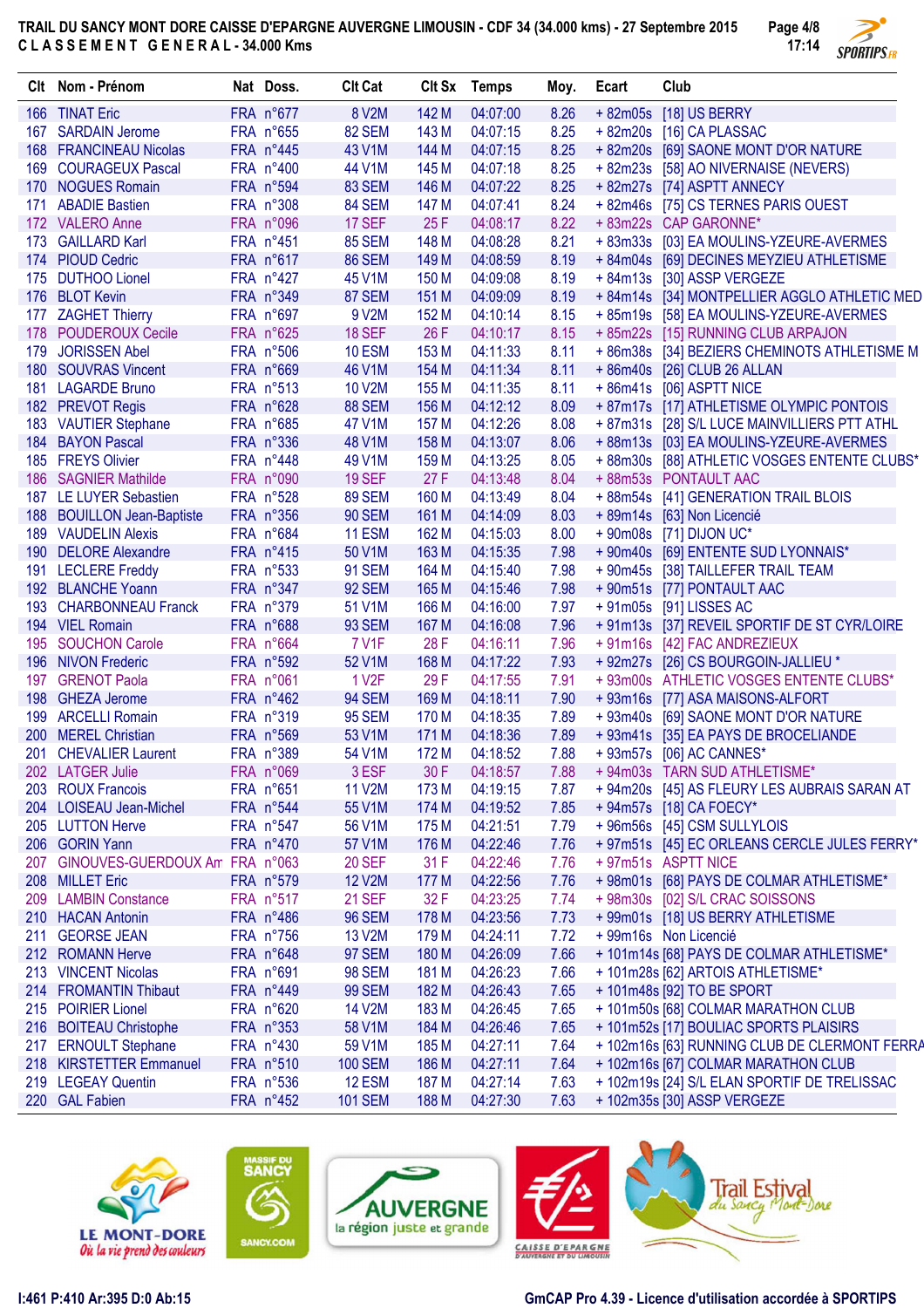

|     | CIt Nom - Prénom             | Nat Doss. | <b>Clt Cat</b>     | Clt Sx | <b>Temps</b> | Moy. | Ecart | Club                                          |
|-----|------------------------------|-----------|--------------------|--------|--------------|------|-------|-----------------------------------------------|
| 221 | <b>CHARBONNIER Vérène</b>    | FRA n°380 | 22 SEF             | 33 F   | 04:27:33     | 7.62 |       | + 102m38s [34] ALES CEVENNES ATHLETISME       |
|     | 222 ISNER Virginie           | FRA n°065 | 23 SEF             | 34 F   | 04:27:42     | 7.62 |       | + 102m47s COLMAR MARATHON CLUB                |
|     | 223 LE GALL Lionel           | FRA n°525 | 60 V1M             | 189 M  | 04:28:01     | 7.61 |       | + 103m06s [37] REVEIL SPORTIF DE ST CYR/LOIRE |
|     | 224 AUBERT Daniel            | FRA n°322 | 3 V3M              | 190 M  | 04:28:40     | 7.59 |       | + 103m45s [53] ST BAUDELLE ENDURANCE LOISIR   |
| 225 | <b>ALEXANDRE Jose</b>        | FRA n°316 | 61 V1M             | 191 M  | 04:28:40     | 7.59 |       | + 103m45s [08] US CHEMINOTS NOUVION SUR MEUSE |
|     | 226 GRAMONT Christian        | FRA n°474 | <b>15 V2M</b>      | 192 M  | 04:28:51     | 7.59 |       | + 103m56s [63] BEAUMONT ATHLETIQUE CLUB       |
|     | 227 LASSALLE Jeremy          | FRA n°520 | <b>102 SEM</b>     | 193 M  | 04:29:10     | 7.58 |       | + 104m15s [65] UA TARBES-STADO*               |
|     | 228 FERRARI Aurelien         | FRA n°437 | <b>103 SEM</b>     | 194 M  | 04:29:11     | 7.58 |       | + 104m16s [75] JA MONTROUGE                   |
|     | 229 LAMIRAND Pascal          | FRA n°518 | <b>16 V2M</b>      | 195 M  | 04:29:14     | 7.58 |       | + 104m20s [63] BEAUMONT ATHLETIQUE CLUB       |
| 230 | <b>PIERRAT Jean-Philippe</b> | FRA n°614 | <b>17 V2M</b>      | 196 M  | 04:29:53     | 7.56 |       | + 104m58s [88] ATHLETIC VOSGES ENTENTE CLUBS* |
| 231 | <b>BOUVY John</b>            | FRA n°358 | 62 V1M             | 197 M  | 04:30:40     | 7.54 |       | +105m45s [69] ENTENTE OUEST LYONNAIS          |
|     | 232 BOULANGER David          | FRA n°357 | 63 V1M             | 198 M  | 04:30:47     | 7.53 |       | + 105m52s [62] TOUQUET AC                     |
| 233 | <b>CAZELLE Didier</b>        | FRA n°374 | <b>18 V2M</b>      | 199 M  | 04:30:57     | 7.53 |       | + 106m02s [46] FIGEAC AC                      |
| 234 | <b>MOUGEL Claire</b>         | FRA n°586 | <b>24 SEF</b>      | 35 F   | 04:31:03     | 7.53 |       | +106m08s [88] CO HAUTE MOSELOTTE*             |
|     | 235 HECKEL Loic              | FRA n°491 | <b>104 SEM</b>     | 200 M  | 04:32:03     | 7.50 |       | + 107m08s [94] US METRO TRANSPORT (PARIS)     |
| 236 | <b>MONSARAT Loic</b>         | FRA n°584 | <b>105 SEM</b>     | 201 M  | 04:32:38     | 7.48 |       | +107m43s [58] AO NIVERNAISE (NEVERS)          |
| 237 | <b>NOGUE Geric</b>           | FRA n°593 | 64 V1M             | 202 M  | 04:32:41     | 7.48 |       | +107m46s [33] BOULIAC SPORTS PLAISIRS         |
| 238 | <b>LOUVAT Jean François</b>  | FRA n°546 | 65 V1M             | 203 M  | 04:33:16     | 7.47 |       | + 108m21s [38] S/L AL ECHIROLLES              |
| 239 | <b>CAILLAUD Alain</b>        | FRA n°367 | 66 V1M             | 204 M  | 04:33:46     | 7.45 |       | +108m51s [78] AS MINORANGE DE BOUYGUES        |
| 240 | <b>DINIS Daniela</b>         | FRA n°416 | 25 SEF             | 36 F   | 04:34:01     | 7.44 |       | + 109m07s [63] BEAUMONT ATHLETIQUE CLUB       |
| 241 | PEYRET Jean Luc              | FRA n°609 | 4 V3M              | 205 M  | 04:34:50     | 7.42 |       | + 109m55s [42] FOULEE DU HAUT PILAT           |
|     | 242 SCHUMACHER Valerie       | FRA n°658 | <b>8 V1F</b>       | 37 F   | 04:34:57     | 7.42 |       | + 110m02s [34] ASSP VERGEZE                   |
|     | 243 LEPINAY Stephane         | FRA n°539 | 67 V1M             | 206 M  | 04:34:58     | 7.42 |       | + 110m03s [38] ENTENTE ATHLETIQUE GRENOBLE 38 |
|     | 244 THEISEN Rodolphe         | FRA n°672 | <b>106 SEM</b>     | 207 M  | 04:35:15     | 7.41 |       |                                               |
|     |                              |           |                    |        |              |      |       | + 110m21s [30] ASSP VERGEZE                   |
|     | 245 FELIX Michael            | FRA n°435 | <b>107 SEM</b>     | 208 M  | 04:35:29     | 7.41 |       | +110m34s [69] SAONE MONT D'OR NATURE          |
| 246 | <b>ABRY Guillaume</b>        | FRA n°310 | <b>108 SEM</b>     | 209 M  | 04:36:50     | 7.37 |       | + 111m55s [74] ASPTT NICE                     |
| 247 | <b>RINGOT Stephanie</b>      | FRA n°640 | 9 V1F              | 38 F   | 04:36:54     | 7.37 |       | +111m59s [62] AC OUTREAU                      |
| 248 | <b>MESSANT Alain</b>         | FRA n°571 | <b>109 SEM</b>     | 210 M  | 04:37:31     | 7.35 |       | +112m36s [91] C.O. DU SUD DE L'ESSONNE*       |
|     | 249 VOCELLE Thierry          | FRA n°693 | <b>110 SEM</b>     | 211 M  | 04:38:15     | 7.33 |       | + 113m20s [77] US NEMOURS ST PIERRE ATHLE     |
| 250 | <b>BELLANGER Laurent</b>     | FRA n°339 | 68 V1M             | 212 M  | 04:38:46     | 7.32 |       | + 113m51s [33] US TALENCE*                    |
| 251 | <b>JELTSCH Gilles</b>        | FRA n°504 | <b>19 V2M</b>      | 213 M  | 04:39:31     | 7.30 |       | +114m36s [68] COLMAR MARATHON CLUB            |
| 252 | <b>DORVAL-BORY Marie</b>     | FRA n°420 | <b>26 SEF</b>      | 39F    | 04:40:19     | 7.28 |       | + 115m24s [24] CAB ATHLETISME                 |
| 253 | <b>CHAUVEAU Pascal</b>       | FRA n°386 | 69 V1M             | 214 M  | 04:40:22     | 7.28 |       | + 115m27s [49] ENTENTE ANGEVINE ATHLETISME    |
| 254 | <b>LEBRUN Karine</b>         | FRA n°532 | 27 SEF             | 40 F   | 04:42:31     | 7.22 |       | +117m36s [35] EA PAYS DE BROCELIANDE          |
| 255 | <b>METIVIER Gael</b>         | FRA n°573 | <b>111 SEM</b>     | 215 M  | 04:42:59     | 7.21 |       | + 118m04s [45] AMICALE DE NEUVILLE ATHLETISME |
|     | 256 PARNET NORIEGA Marc      | FRA n°602 | <b>112 SEM</b>     | 216 M  | 04:43:59     | 7.18 |       | +119m04s [21] DIJON UC*                       |
|     | 257 GOULANGE Lucas           | FRA n°472 | 13 ESM             | 217 M  | 04:44:01     | 7.18 |       | + 119m06s [03] Non Licencié                   |
|     | 258 LIEBELT Laurence         | FRA n°542 | 10 V1F             | 41 F   | 04:44:13     | 7.18 |       | + 119m18s [69] SAONE MONT D'OR NATURE         |
|     | 259 PEYRIERAS Olivier        | FRA n°610 | 70 V1M             | 218 M  | 04:45:05     | 7.16 |       | + 120m10s [45] EC ORLEANS CERCLE JULES FERRY* |
|     | 260 KIEFFER Bernard          | FRA n°509 | 20 V2M             | 219 M  | 04:45:28     | 7.15 |       | + 120m33s [68] COLMAR MARATHON CLUB           |
|     | 261 EON Alizee               | FRA n°055 | <b>28 SEF</b>      | 42 F   | 04:45:39     | 7.14 |       | +120m44s A SUD ARDECHE DROME*                 |
|     | 262 GHOUATI Idris            | FRA n°463 | <b>14 ESM</b>      | 220 M  | 04:45:45     | 7.14 |       | + 120m50s [63] VIE AU GRAND AIR DE ST MAUR    |
|     | 263 LEBRAY Nicolas           | FRA n°530 | <b>113 SEM</b>     | 221 M  | 04:45:50     | 7.14 |       | +120m56s [28] AS LEVES                        |
|     | 264 MENUGE Laurent           | FRA n°567 | 71 V1M             | 222 M  | 04:45:56     | 7.13 |       | + 121m01s [62] TOUQUET AC                     |
|     | 265 LE CAËR Solenn           | FRA n°524 | <b>29 SEF</b>      | 43 F   | 04:46:02     | 7.13 |       | + 121m07s [35] EA PAYS DE BROCELIANDE         |
|     | 266 MAURICE Benjamin         | FRA n°563 | <b>114 SEM</b>     | 223 M  | 04:46:40     | 7.12 |       | + 121m45s [06] ASPTT NICE                     |
|     | 267 FIX Sebastien            | FRA n°440 | <b>72 V1M</b>      | 224 M  | 04:47:15     | 7.10 |       | + 122m20s [45] S/L CJF FLEURY LES AUBRAIS     |
|     | 268 HUGUES Gael              | FRA n°499 | <b>115 SEM</b>     | 225 M  | 04:47:34     | 7.09 |       | + 122m39s [30] ASSP VERGEZE                   |
|     | 269 THUILLER Julien          | FRA n°676 | <b>116 SEM</b>     | 226 M  | 04:47:35     | 7.09 |       | + 122m40s [33] BORDEAUX ATHLE*                |
|     | 270 PHILIPPE Joël            | FRA n°612 | 21 V2M             | 227 M  | 04:48:12     | 7.08 |       | + 123m17s [10] ESPERANCE ENDURANCE TRAIL      |
|     | 271 BLOUIN Damien            | FRA n°350 | 73 V1M             | 228 M  | 04:48:21     | 7.08 |       | + 123m26s [29] JA MONTROUGE                   |
|     | 272 KIEFFER Jean-Marc        | FRA n°508 | <b>22 V2M</b>      | 229 M  | 04:49:34     | 7.05 |       | + 124m39s [68] COLMAR MARATHON CLUB           |
|     | 273 GALLOIS Cyril            | FRA n°453 | <b>117 SEM</b>     | 230 M  | 04:49:40     | 7.04 |       | + 124m45s [38] ENTENTE ATHLETIQUE GRENOBLE 38 |
|     | 274 ROLLAND Armelle          | FRA n°646 | <b>30 SEF</b>      | 44 F   | 04:49:53     | 7.04 |       | + 124m58s [58] AO NIVERNAISE (NEVERS)         |
|     | 275 BARADEL Martine          | FRA n°329 | 2 V <sub>2</sub> F | 45 F   | 04:50:15     | 7.03 |       | + 125m20s [63] BEAUMONT ATHLETIQUE CLUB       |
|     |                              |           |                    |        |              |      |       |                                               |









**I:461 P:410 Ar:395 D:0 Ab:15 GmCAP Pro 4.39 - Licence d'utilisation accordée à SPORTIPS**

ore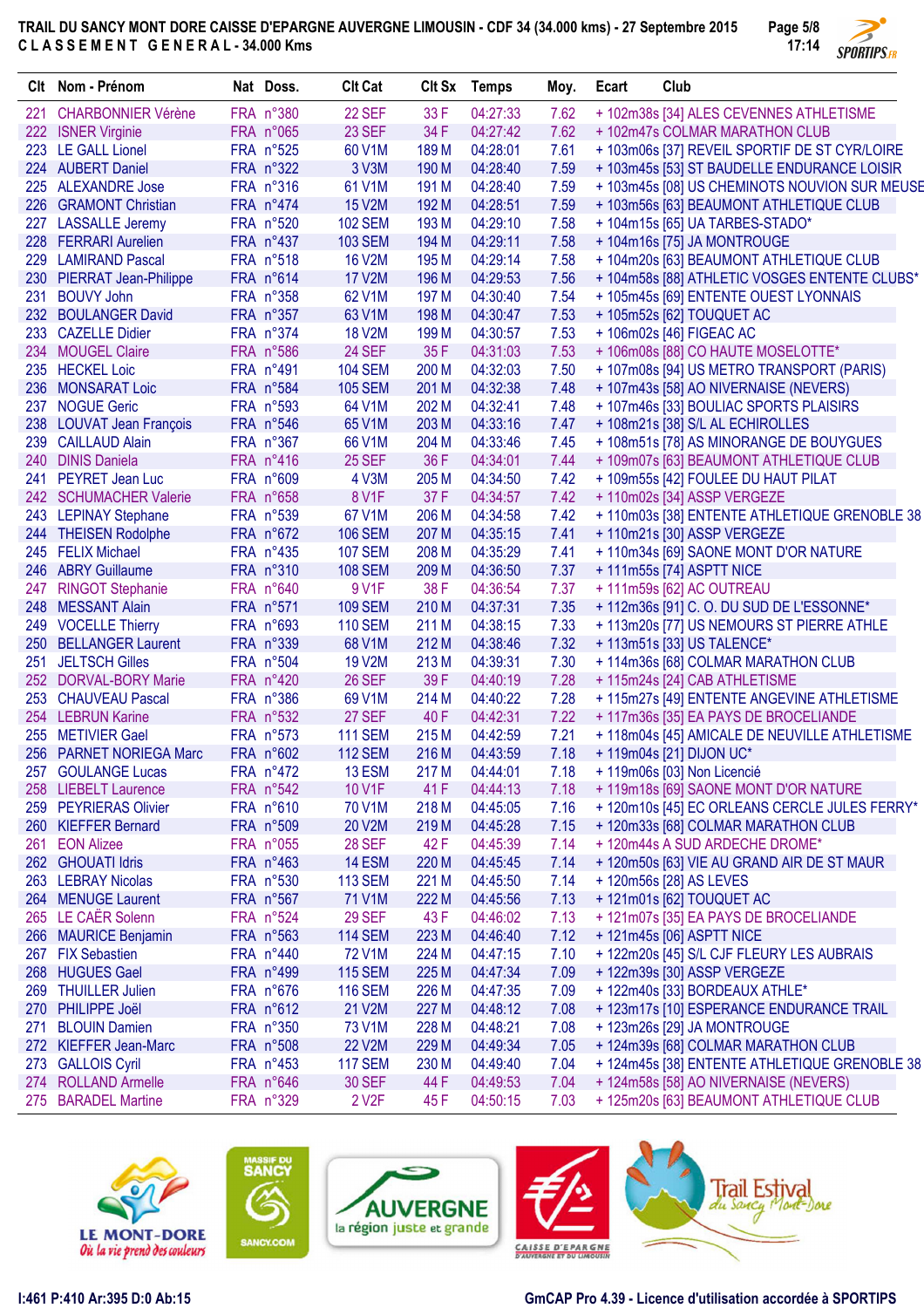

|     | Clt Nom - Prénom                           | Nat Doss.              | <b>Clt Cat</b>     | CIt Sx | <b>Temps</b>         | Moy.         | Ecart | Club                                                                                  |
|-----|--------------------------------------------|------------------------|--------------------|--------|----------------------|--------------|-------|---------------------------------------------------------------------------------------|
|     | 276 MAILLARD Celine                        | FRA n°551              | <b>11 V1F</b>      | 46 F   | 04:50:37             | 7.02         |       | + 125m42s [68] ENTENTE DE HAUTE ALSACE*                                               |
| 277 | <b>GRIBOUT Jean Philippe</b>               | FRA n°480              | 74 V1M             | 231 M  | 04:50:54             | 7.01         |       | +125m59s [08] GRAC ATHLETISME*                                                        |
|     | 278 ROMAGNY Jean - Christophe FRA n°647    |                        | <b>75 V1M</b>      | 232 M  | 04:51:03             | 7.01         |       | + 126m08s [42] RUNNING CLUB DE MABLY                                                  |
| 279 | <b>GROSS Bernard</b>                       | FRA n°482              | 5 V3M              | 233 M  | 04:51:17             | 7.00         |       | + 126m22s [68] PAYS DE COLMAR ATHLETISME*                                             |
|     | 280 HUCK Romuald                           | FRA n°498              | 76 V1M             | 234 M  | 04:51:18             | 7.00         |       | + 126m23s [68] PAYS DE COLMAR ATHLETISME*                                             |
| 281 | <b>AUBRY David</b>                         | FRA n°324              | <b>77 V1M</b>      | 235 M  | 04:51:25             | 7.00         |       | + 126m30s [55] ATHLE 55 *                                                             |
|     | 282 ADAM Gabriel                           | FRA n°312              | 23 V2M             | 236 M  | 04:52:45             | 6.97         |       | + 127m50s [95] EA CERGY PONTOISE ATHLETISME *                                         |
|     | 283 LAIVIER Damien                         | FRA n°515              | <b>78 V1M</b>      | 237 M  | 04:53:14             | 6.96         |       | + 128m19s [58] AO NIVERNAISE (NEVERS)                                                 |
|     | 284 MEUNIER Isabel                         | FRA n°576              | <b>12 V1F</b>      | 47 F   | 04:54:00             | 6.94         |       | +129m05s [03] COURIR A CUSSET                                                         |
| 285 | <b>FOURNEL Julien</b>                      | FRA n°444              | <b>118 SEM</b>     | 238 M  | 04:54:03             | 6.94         |       | + 129m08s [37] REVEIL SPORTIF DE ST CYR/LOIRE                                         |
| 286 | <b>LORRY Michael</b>                       | FRA n°545              | 79 V1M             | 239 M  | 04:54:09             | 6.94         |       | + 129m14s LB CHATEAUROUX                                                              |
|     | 287 ARNAL Lucie                            | FRA n°320              | <b>31 SEF</b>      | 48 F   | 04:55:22             | 6.91         |       | + 130m27s [34] BESSAN SPORT NATURE                                                    |
|     | 288 TRÉOL Christophe                       | FRA n°682              | 80 V1M             | 240 M  | 04:55:32             | 6.90         |       | + 130m38s [14] USM VIRE                                                               |
| 289 | <b>GRANJARD Gaelle</b>                     | FRA n°476              | <b>32 SEF</b>      | 49 F   | 04:56:03             | 6.89         |       | + 131m08s [69] ENTENTE OUEST LYONNAIS                                                 |
|     | 290 ELFASSAL Fouzia                        | FRA n°428              | 13 V1F             | 50 F   | 04:56:51             | 6.87         |       | + 131m56s [05] GAP HAUTES ALPES ATHLETISME*                                           |
| 291 | <b>DASSONNEVILLE Xavier</b>                | FRA n°407              | 24 V2M             | 241 M  | 04:57:35             | 6.86         |       | + 132m40s [62] TOUQUET AC                                                             |
|     | 292 BOUVY Aurelie                          | FRA n°359              | <b>33 SEF</b>      | 51 F   | 04:58:04             | 6.84         |       | + 133m09s [69] ENTENTE OUEST LYONNAIS                                                 |
|     | 293 FARRE Julien                           | FRA n°431              | <b>119 SEM</b>     | 242 M  | 04:58:29             | 6.83         |       | + 133m35s [49] ENA ATHLETISME TIERCE                                                  |
|     | 294 MAUGER Michel                          | FRA n°562              | 6 V3M              | 243 M  | 04:58:33             | 6.83         |       | + 133m38s [74] ESPERANCE FAVERGES                                                     |
|     | 295 GAIE Yvette                            | FRA n°450              | 3 V <sub>2</sub> F | 52 F   | 04:58:51             | 6.83         |       | + 133m56s [91] C.O. DU SUD DE L'ESSONNE*                                              |
|     | 296 PIERY Ekaterina                        | FRA n°615              | 14 V1F             | 53 F   | 04:59:16             | 6.82         |       | + 134m21s [97] ATHLETIC CLUB DE SAINT-PAUL                                            |
|     | 297 ROUSSEAU Fabrice                       | FRA n°650              | 81 V1M             | 244 M  | 05:00:32             | 6.79         |       | +135m37s [18] SAINT-AMAND-MONTROND BOISCHAU                                           |
|     | 298 ABRAHAM Frederic                       | FRA n°309              | 82 V1M             | 245 M  | 05:01:15             | 6.77         |       | + 136m20s [94] VIE AU GRAND AIR DE ST MAUR                                            |
| 299 | <b>GRAVIER Herve</b>                       | FRA n°478              | 83 V1M             | 246 M  | 05:01:42             | 6.76         |       | + 136m47s [88] CO HAUTE MOSELOTTE*                                                    |
|     | 300 CLEMENCE Catherine                     | FRA n°392              | 15 V1F             | 54 F   | 05:01:53             | 6.76         |       | +136m58s [88] CO HAUTE MOSELOTTE*                                                     |
|     | 301 PROST Claire                           | FRA n°629              | 16 V1F             | 55 F   | 05:01:59             | 6.76         |       | + 137m04s [88] CO HAUTE MOSELOTTE*                                                    |
|     | 302 GALPIN Isabelle                        | FRA n°454              | 4 V <sub>2</sub> F | 56 F   | 05:02:33             | 6.74         |       | + 137m38s [37] ATHLETIC TROIS TOURS*                                                  |
| 303 | <b>JARRY Philippe</b>                      | FRA n°502              | 84 V1M             | 247 M  | 05:03:00             | 6.73         |       | + 138m05s [95] EA CERGY PONTOISE ATHLETISME *                                         |
|     | 304 ROYER Gerard                           | FRA n°653              | 25 V2M             | 248 M  | 05:03:09             | 6.73         |       | + 138m14s [45] S/L CJF FLEURY LES AUBRAIS                                             |
|     | 305 BOCQUEZ Jerome                         | FRA n°351              | 85 V1M             | 249 M  | 05:03:09             | 6.73         |       | + 138m14s [45] EC ORLEANS CERCLE JULES FERRY*                                         |
|     | 306 ACKER Christophe                       | FRA n°311              | 26 V2M             | 250 M  | 05:03:59             | 6.71         |       | + 139m04s [68] S/L CCA ROUFFACH                                                       |
| 307 | <b>BASSIVIERE Arnaud</b>                   | FRA n°333              | <b>120 SEM</b>     | 251 M  | 05:05:35             | 6.68         |       | + 140m40s [69] SAONE MONT D'OR NATURE                                                 |
|     | 308 COSTE Catherine                        | FRA n°397              | <b>17 V1F</b>      | 57 F   | 05:07:22             | 6.64         |       | + 142m28s [03] EA MOULINS-YZEURE-AVERMES                                              |
| 309 | <b>MOLLIE Patrick</b>                      | FRA n°580              | <b>27 V2M</b>      | 252 M  | 05:07:49             | 6.63         |       | + 142m54s [69] ATHLETIC CLUB TASSIN                                                   |
| 310 | <b>GOUIN Emmanuel</b>                      | FRA n°471              | 86 V1M             | 253 M  | 05:09:04             | 6.60         |       | + 144m09s [95] S/L VAUREAL ATHLETISME                                                 |
| 311 | <b>BONNET Jean-Francois</b>                | FRA n°355              | 28 V2M             | 254 M  | 05:09:22             | 6.59         |       | + 144m27s [68] PAYS DE COLMAR ATHLETISME*                                             |
|     | 312 HUBERSCHWILLER Jean-Lc FRA n°497       |                        | 7 V3M              | 255 M  | 05:09:54             | 6.58         |       | + 144m59s [68] COLMAR MARATHON CLUB                                                   |
|     |                                            | FRA n°554              |                    | 256 M  |                      |              |       |                                                                                       |
|     | 313 MAISONNIER Henri<br>314 BACKER Laurent |                        | 8 V3M<br>29 V2M    | 257 M  | 05:11:20             | 6.55         |       | +146m25s [28] ES MAINTENON PIERRES ATHLE.                                             |
|     | 315 COUETIL Jean-Paul                      | FRA n°326<br>FRA n°398 | 30 V2M             | 258 M  | 05:11:23<br>05:13:09 | 6.55<br>6.51 |       | +146m29s [45] AS FLEURY LES AUBRAIS SARAN AT                                          |
|     | 316 CHENEAU Christian                      | FRA n°388              | 31 V2M             | 259 M  |                      | 6.51         |       | + 148m15s [35] EA PAYS DE BROCELIANDE<br>+148m38s [07] AC BOURG-ST-ANDEOL PIERRELATTE |
|     | 317 PEYRILLOUX Lionel                      |                        | 87 V1M             |        | 05:13:33             |              |       |                                                                                       |
|     |                                            | FRA n°611              | <b>121 SEM</b>     | 260 M  | 05:13:50             | 6.50<br>6.49 |       | +148m55s [87] CO KM 42 ST JUST LE MARTEL                                              |
|     | 318 CHABBERT Florent                       | FRA n°376              |                    | 261 M  | 05:14:14             |              |       | +149m19s [18] SAINT-AMAND-MONTROND BOISCHAU                                           |
|     | 319 BAUDOUX Gilles<br>320 DEMANGE Michelle | FRA n°334              | 88 V1M             | 262 M  | 05:14:18<br>05:14:40 | 6.49         |       | + 149m23s [62] TOUQUET AC                                                             |
|     |                                            | FRA n°747              | <b>34 SEF</b>      | 58 F   |                      | 6.48         |       | + 149m45s [88] CO HAUTE MOSELOTTE*                                                    |
|     | 321 REMY Sylviane                          | FRA n°635              | 18 V1F             | 59F    | 05:14:41             | 6.48         |       | +149m46s [88] CO HAUTE MOSELOTTE*                                                     |
|     | 322 HEARD Cecile                           | FRA n°490              | <b>35 SEF</b>      | 60 F   | 05:16:53             | 6.44         |       | +151m58s [35] EA PAYS DE BROCELIANDE                                                  |
|     | 323 CARION Laurent-                        | FRA n°371              | 89 V1M             | 263 M  | 05:17:34             | 6.42         |       | + 152m39s [77] US NEMOURS ST PIERRE ATHLE                                             |
|     | 324 COUSIN Fanny                           | FRA n°403              | <b>36 SEF</b>      | 61 F   | 05:17:50             | 6.42         |       | + 152m56s [69] ATHLETIC CLUB TASSIN                                                   |
|     | 325 TOMASELLI Francis                      | FRA n°678              | 32 V2M             | 264 M  | 05:19:31             | 6.38         |       | + 154m36s [88] AS SAINT REMY VITTEL                                                   |
|     | 326 FRATICOLA Daniel                       | FRA n°447              | 90 V1M             | 265 M  | 05:19:58             | 6.38         |       | +155m03s [11] GRUISSAN SPORTS EVENEMENTS                                              |
| 327 | <b>BONNET Maryline</b>                     | FRA n°354              | 5 V <sub>2</sub> F | 62 F   | 05:20:16             | 6.37         |       | + 155m22s [33] BORDEAUX ATHLE*                                                        |
|     | 328 DEFAUX Pierre                          | FRA n°741              | <b>122 SEM</b>     | 266 M  | 05:20:21             | 6.37         |       | + 155m26s [55] ATHLE 55 *                                                             |
|     | 329 DATIN Patricia                         | FRA n°408              | 37 SEF             | 63 F   | 05:21:59             | 6.34         |       | + 157m04s [14] USM VIRE                                                               |
|     | 330 MAGLIERI Fabrice                       | FRA n°550              | 91 V1M             | 267 M  | 05:24:04             | 6.30         |       | + 159m09s [77] ATHLETIC CLUB PAYS DE L OURCQ                                          |







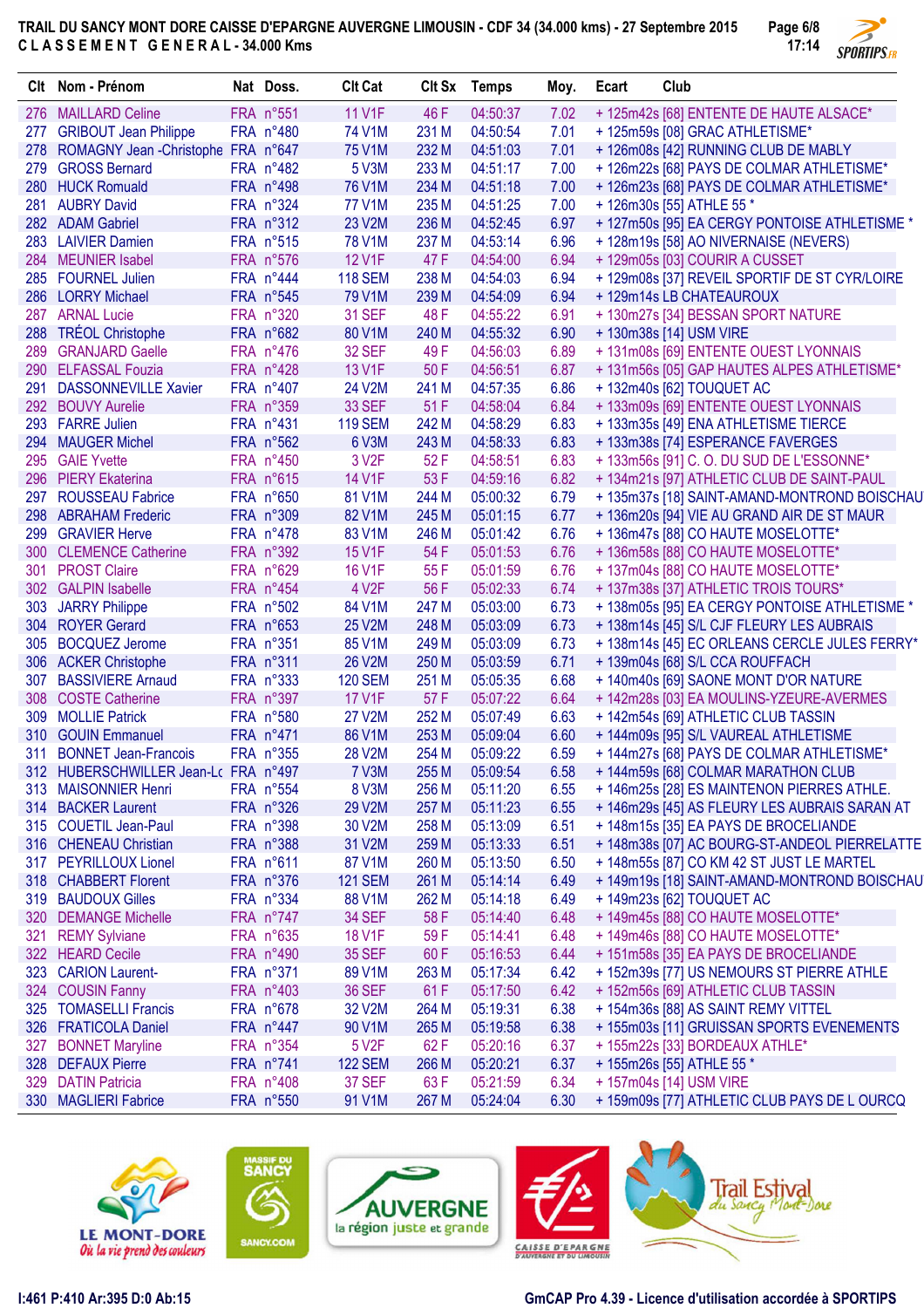

|     | Clt Nom - Prénom                   | Nat Doss.    | <b>Clt Cat</b>      |       | Clt Sx Temps | Moy. | Ecart | Club                                          |
|-----|------------------------------------|--------------|---------------------|-------|--------------|------|-------|-----------------------------------------------|
| 331 | <b>GRAILLE Jeremie</b>             | FRA n°473    | <b>123 SEM</b>      | 268 M | 05:26:10     | 6.25 |       | + 161m15s [30] ASSP VERGEZE                   |
|     | 332 SUDRIE Tristan                 | FRA n°670    | <b>124 SEM</b>      | 269 M | 05:26:14     | 6.25 |       | + 161m20s [26] S/L EA TAIN-TOURNON            |
|     | 333 TOMASELLI Severine             | FRA n°679    | <b>38 SEF</b>       | 64 F  | 05:27:22     | 6.23 |       | + 162m27s [88] ES THAON                       |
|     | 334 PERE Fabrice                   | FRA n°606    | 92 V1M              | 270 M | 05:29:26     | 6.19 |       | + 164m31s [60] CHANTILLY ATHLETISME           |
|     | 335 CHEVALLEY Luc                  | FRA n°390    | 93 V1M              | 271 M | 05:29:34     | 6.19 |       | +164m39s [88] CO HAUTE MOSELOTTE*             |
|     | 336 HALLEZ Valentine               | FRA n°487    | 4 ESF               | 65F   | 05:29:35     | 6.19 |       | + 164m40s [31] CA BALMA                       |
|     | 337 DUFOUR William                 | $FRA n^0423$ | 94 V1M              | 272 M | 05:30:23     | 6.17 |       | + 165m28s [89] ATHLE SUD 77*                  |
|     | 338 HEYER Gabrielle                | FRA n°495    | <b>39 SEF</b>       | 66 F  | 05:31:47     | 6.15 |       | +166m52s [67] S/L CSL NEUF-BRISACH            |
|     | 339 ZETTER Helene                  | FRA n°698    | <b>40 SEF</b>       | 67 F  | 05:32:48     | 6.13 |       | + 167m53s [68] COLMAR MARATHON CLUB           |
|     | 340 WISSELMANN Evelyne             | FRA n°694    | 19 V1F              | 68 F  | 05:34:05     | 6.11 |       | + 169m10s [68] PAYS DE COLMAR ATHLETISME*     |
| 341 | <b>BAUMANN Michel</b>              | FRA n°335    | 9 V3M               | 273 M | 05:34:05     | 6.11 |       |                                               |
|     |                                    |              | 33 V2M              |       |              |      |       | + 169m11s [68] PAYS DE COLMAR ATHLETISME*     |
|     | 342 AUBERT Philippe                | FRA n°323    |                     | 274 M | 05:34:43     | 6.09 |       | + 169m49s [95] EA CERGY PONTOISE ATHLETISME * |
|     | 343 SENEE Celine                   | FRA n°660    | <b>41 SEF</b>       | 69F   | 05:34:44     | 6.09 |       | + 169m49s [75] US MALAKOFF                    |
|     | 344 POISSON Pierre                 | FRA n°622    | <b>125 SEM</b>      | 275 M | 05:35:15     | 6.09 |       | + 170m20s [37] REVEIL SPORTIF DE ST CYR/LOIRE |
|     | 345 MEZRAG Julien                  | FRA n°577    | <b>126 SEM</b>      | 276 M | 05:35:15     | 6.09 |       | +170m20s [37] REVEIL SPORTIF DE ST CYR/LOIRE  |
|     | 346 LENNE Jean Marc                | FRA n°538    | <b>10 V3M</b>       | 277 M | 05:37:16     | 6.05 |       | + 172m21s [69] ENTENTE OUEST LYONNAIS         |
|     | 347 DELESTRA Estelle               | FRA n°414    | 42 SEF              | 70 F  | 05:39:09     | 6.02 |       | +174m14s [45] AS FLEURY LES AUBRAIS SARAN AT  |
|     | 348 MANGEAT Fabien                 | FRA n°557    | <b>127 SEM</b>      | 278 M | 05:39:14     | 6.01 |       | +174m19s [88] CO HAUTE MOSELOTTE*             |
|     | 349 GRUHN Pascal                   | FRA n°483    | 34 V2M              | 279 M | 05:40:20     | 5.99 |       | +175m25s [68] PAYS DE COLMAR ATHLETISME*      |
|     | 350 ARQUILLIERE Yvon               | FRA n°321    | 35 V2M              | 280 M | 05:40:35     | 5.99 |       | +175m40s [69] ATHLETIC CLUB TASSIN            |
| 351 | <b>MARTIN Richard</b>              | FRA n°560    | 95 V1M              | 281 M | 05:41:51     | 5.97 |       | + 176m56s [52] S/L AS BOLOGNE                 |
|     | 352 SAVINI Thierry                 | FRA n°657    | 96 V1M              | 282 M | 05:42:37     | 5.95 |       | + 177m42s [95] EA CERGY PONTOISE ATHLETISME * |
|     | 353 FAYOLLE Gerard                 | FRA n°434    | <b>11 V3M</b>       | 283 M | 05:42:38     | 5.95 |       | + 177m43s [95] EA CERGY PONTOISE ATHLETISME * |
|     | 354 PERNET Megane                  | FRA n°607    | 5 ESF               | 71 F  | 05:43:50     | 5.93 |       | + 178m55s [72] ENDURANCE 72                   |
|     | 355 REY Olivier                    | FRA n°636    | <b>128 SEM</b>      | 284 M | 05:44:59     | 5.91 |       | + 180m04s [55] ATHLE 55 *                     |
|     | 356 RASPILLERE Pascal              | FRA n°633    | <b>12 V3M</b>       | 285 M | 05:47:44     | 5.87 |       | + 182m49s [69] ATHLETIC CLUB TASSIN           |
|     | 357 VIEUGUE Jean-Claude            | FRA n°689    | <b>13 V3M</b>       | 286 M | 05:48:20     | 5.86 |       | + 183m25s [69] AAA DU LYONNAIS                |
|     | 358 HOARAU Marie Therese           | FRA n°752    | 1 V3F               | 72 F  | 05:48:21     | 5.86 |       | + 183m26s [97] Non Licencié                   |
|     | 359 CORREGE Jean-Philippe          | FRA n°396    | 36 V2M              | 287 M | 05:49:41     | 5.83 |       | + 184m47s [68] S/L CCA ROUFFACH               |
|     | 360 OTT David                      | FRA n°597    | 97 V1M              | 288 M | 05:50:49     | 5.82 |       | + 185m54s [68] PAYS DE COLMAR ATHLETISME*     |
| 361 | <b>GRASSET Genevieve</b>           | FRA n°477    | 20 V1F              | 73 F  | 05:52:11     | 5.79 |       |                                               |
|     | 362 BREVOT Claude                  |              |                     |       |              |      |       | + 187m16s [46] FIGEAC AC                      |
|     |                                    | FRA n°361    | 98 V1M              | 289 M | 05:54:23     | 5.76 |       | + 189m28s [88] CO HAUTE MOSELOTTE*            |
|     | 363 DE SOUSA Marie-Lise            | FRA n°409    | 21 V1F              | 74 F  | 05:54:28     | 5.76 |       | + 189m33s [94] VIE AU GRAND AIR DE ST MAUR    |
|     | 364 ROUSSEAU Yvonne                | FRA n°649    | 22 V1F              | 75F   | 05:55:04     | 5.75 |       | + 190m10s [18] UNION SPORTIVE D AVORD         |
|     | 365 DECAIX Annie                   | FRA n°410    | 2 V3F               | 76 F  | 05:55:36     | 5.74 |       | + 190m41s [28] ATHLE CHARTRES LUCE ASPTT MAIN |
|     | 366 DUHAMEL Sylvie                 | FRA n°424    | 23 V1F              | 77 F  | 05:55:56     | 5.73 |       | + 191m01s [62] TOUQUET AC                     |
|     | 367 DEMONTFAUCON Laurent FRA n°749 |              | 99 V1M              | 290 M | 06:02:22     | 5.63 |       | + 197m27s [28] ES MAINTENON PIERRES ATHLE.    |
|     | 368 PORRAS Florent                 | FRA n°623    | <b>129 SEM</b>      | 291 M | 06:04:17     | 5.60 |       | + 199m22s [69] SAONE MONT D'OR NATURE         |
|     | 369 COURAND Annie                  | FRA n°401    | 6 V <sub>2</sub> F  | 78 F  | 06:04:52     | 5.59 |       | + 199m57s [69] ATHLETIC CLUB TASSIN           |
|     | 370 RAOUL Sylvie                   | FRA n°632    | 3 V3F               | 79 F  | 06:05:58     | 5.57 |       | + 201m03s [06] AC CANNES*                     |
| 371 | <b>LACHAISE Pascal</b>             | FRA n°511    | 100 V1M             | 292 M | 06:08:21     | 5.54 |       | + 203m26s [58] AO NIVERNAISE (NEVERS)         |
|     | 372 THOMAS Serge                   | FRA n°675    | 1 V4M               | 293 M | 06:13:56     | 5.46 |       | + 209m01s [70] AC ANJOUTEY BOURG              |
|     | 373 CROSNIER Sylvie                | FRA n°405    | 4 V3F               | 80 F  | 06:16:52     | 5.41 |       | +211m58s [45] AS FLEURY LES AUBRAIS SARAN AT  |
|     | 374 ROBERT Pierre                  | FRA n°641    | 37 V <sub>2</sub> M | 294 M | 06:27:42     | 5.26 |       | + 222m47s [95] EA CERGY PONTOISE ATHLETISME * |
|     | 375 PINAULT Frederic               | FRA n°616    | 101 V1M             | 295 M | 06:27:43     | 5.26 |       | + 222m48s [95] Non Licencié                   |
|     | 376 POIROT Nathalie                | FRA n°621    | 24 V1F              | 81 F  | 06:29:44     | 5.23 |       | + 224m49s [88] CO HAUTE MOSELOTTE*            |
|     | 377 SOUDIEUX Jean Claude           | FRA n°665    | 2 V4M               | 296 M | 06:30:12     | 5.23 |       | +225m17s [78] FOULEES DE ST GERMAIN EN LAYE   |
|     | 378 COUPE Cyril                    | FRA n°399    | 102 V1M             | 297 M | 06:34:08     | 5.18 |       | + 229m13s [94] PONTAULT AAC                   |
|     | 379 DEFOING Sylvie                 | FRA n°742    | 7 V <sub>2</sub> F  | 82F   | 06:36:24     | 5.15 |       | +231m29s [08] GRAC ATHLETISME*                |
|     | 380 BIRAS Anne Marie               |              |                     |       |              |      |       |                                               |
|     |                                    | FRA n°345    | 1 V4F               | 83F   | 06:37:41     | 5.13 |       | + 232m46s [34] MONTPELLIER AGGLO ATHLETIC MED |
| 381 | <b>MOULLEC Gerard</b>              | FRA n°587    | 14 V3M              | 298 M | 06:40:16     | 5.10 |       | + 235m21s [30] ALAJM SAINT-GILLES             |
|     | 382 PICART Jacqueline              | FRA n°613    | 5 V3F               | 84 F  | 06:40:36     | 5.09 |       | +235m41s [74] ESPERANCE FAVERGES              |
|     | 383 PLANAS Pierre                  | FRA n°618    | <b>15 V3M</b>       | 299 M | 06:42:07     | 5.07 |       | + 237m12s [06] ASPTT NICE                     |
|     | 384 PROT Patrick                   | FRA n°630    | 38 V2M              | 300 M | 06:43:08     | 5.06 |       | + 238m13s [45] EC ORLEANS CERCLE JULES FERRY* |
|     | 385 AGNEESENS Thierry              | FRA n°313    | 39 V2M              | 301 M | 06:43:08     | 5.06 |       | + 238m13s [45] EC ORLEANS CERCLE JULES FERRY* |